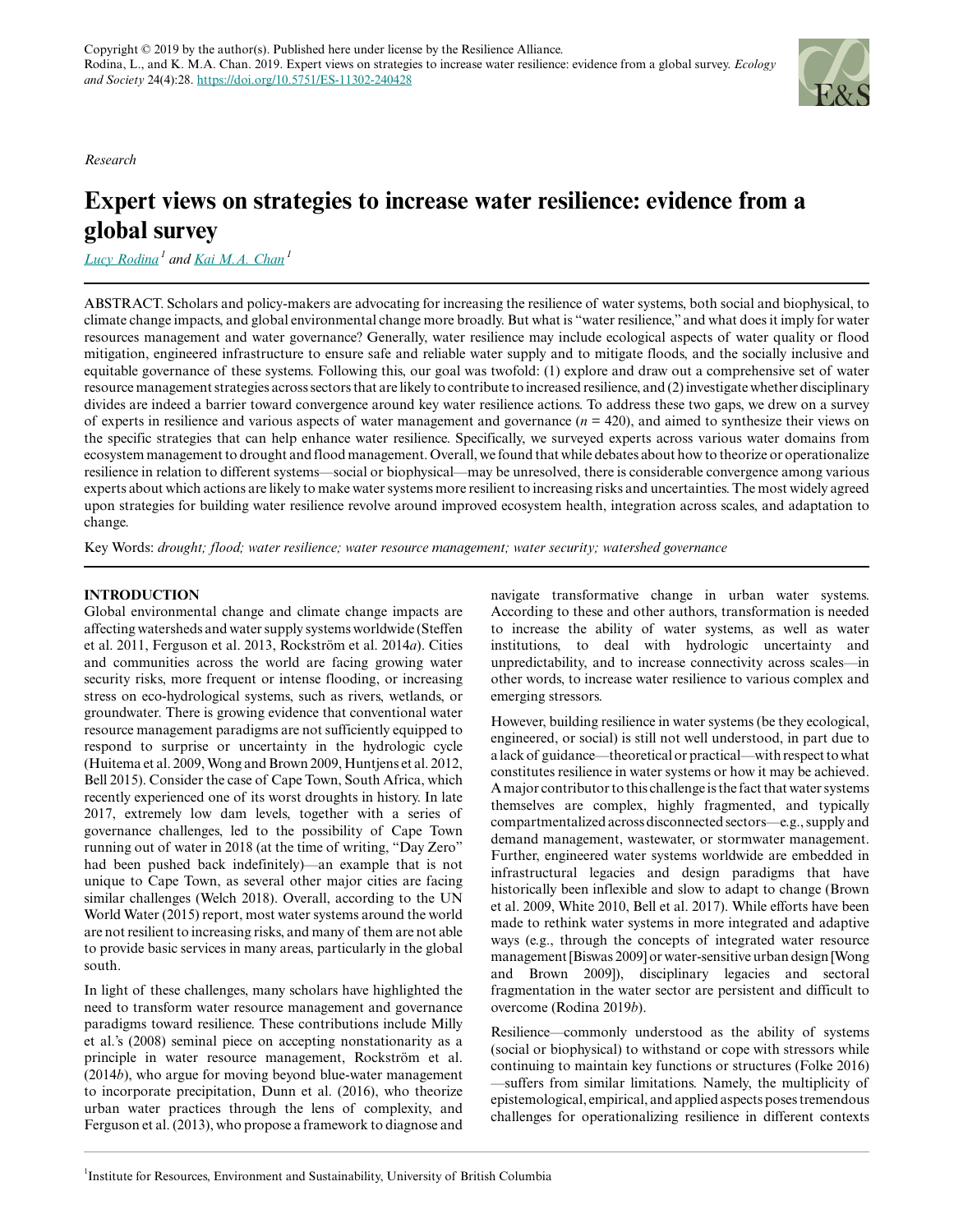(Olsson et al. 2015). In the context of water systems, various definitions of resilience are being used: for example, engineering resilience, measuring the attributes of engineered water systems and their ability to bounce back from disruptions (e.g., Shin et al. 2018); ecological resilience, focusing on the capacity of ecohydrological systems to cope with stress (e.g., Falkenmark and Rockström 2010); or community resilience, focusing on the ability of society to cope with water stressors or risks (e.g., D'Odorico et al. 2010). Applying different resilience definitions ultimately leads to vastly different notions of what systems should be made resilient and how (Rodina 2019*a*). Overall, resilience thinking in relation to water has been applied in patchy ways, without significant theoretical or empirical convergence around definitions or characteristics of resilient water systems (Rodina 2019*b*). However, it remains unclear whether these disciplinary divides actually inhibit integrative thinking on water resilience.

Further, outside of ongoing epistemological and methodological debates in the resilience scholarship, there is a limited shared understanding or guidance on which specific water management practices and governance arrangements can increase resilience in water systems, whether in general senses or in specific water systems. A growing body of work is increasingly arguing for more integrative ways of moving toward water resilience to encompass the various aspects of water systems (social, infrastructural, or ecological) (Rodina 2019*b*). There is, therefore, a clear need to study water resilience in a broader sense, beyond the silos of conventional compartmentalization in the water sector. While several authors have suggested enabling factors for increasing resilience in specific domains of water management (e.g., Rockström et al. 2014*b*, Johannessen and Wamsler 2017), to date there has not been a comprehensive overview of the strategies that can help increase resilience in water systems. As a result, there is a lack of knowledge about precisely how to increase water resilience in a comprehensive sense that encompasses the hydrologic, built, and social dimensions of water systems.

Our goal is twofold: (1) to explore and draw out a comprehensive set of water resource management strategies across sectors that are likely to contribute to increased resilience, and (2) to investigate whether disciplinary divides are indeed a barrier toward convergence around key water resilience actions. To address these two gaps, we surveyed experts across various water domains, from ecosystem management to drought and flood management. Specifically, we asked to what extent experts from various resilience perspectives align or diverge on the strategies that are most important for building water resilience. Ultimately, we aim to explore the commonalities and differences in expert perceptions of water resilience strategies by investigating the prominence (or lack thereof) of disciplinary drivers. This approach helps in investigating the effect of disciplinary divides in resilience thinking on the resilience building strategies that experts are more likely to favor, and to better understand the barriers and opportunities for a more integrative approach to water resilience.

To capture diverse water systems, we surveyed the views of experts in various domains of water management (e.g., stormwater management, water resource management, water and sanitation) who were familiar with resilience as a concept or a theory. We conducted an online survey  $(n = 420)$  by recruiting authors of

English language academic publications on these topics, who were identified through a systematic scoping review (documented in Rodina 2019*b*). Survey participants were asked to respond to a range of resilience questions and to rate a series of resilience building strategies. We investigate how experts rated the strategies, and based on their choice of resilience definitions (used as proxies for different disciplinary understandings of resilience), we analyze the degree to which support for various types of strategies is driven by disciplinary traditions in the resilience scholarship. In other words, the analysis aims to show to what degree those who selected a particular definition of resilience favored certain strategies over others. Using principal component analysis, we identify several key components, or subsets of closely related resilience building strategies, that we then elaborate. In addition, we discuss the highest rated resilience building strategies to provide insights on the best practices for resilience, according to the surveyed experts. The evidence suggests, first, that despite the diversity of water fields and resilience orientations, there is overwhelmingly strong support for most of the strategies in this survey, which suggests crosscutting agreement that most of these strategies are important and are needed for enhancing water resilience. Second, the results also indicate that managing for ecosystem health is the highest order of priority for increased water resilience.

#### **WHAT DO WE (NOT) KNOW ABOUT WATER RESILIENCE?**

A resilience-informed approach to water resource management and governance involves a range of principles. Rodina's (2019*b*) recent study systematically investigated the literature that draws on resilience framings in relation to various aspects of water, and concluded that, overall, approaches to water resilience are predominantly discordant, with limited theoretical and empirical integration. For example, resilience is used in the context of engineered water systems, such as water reticulation systems (e.g., Fowler et al. 2003), ecosystems such as rivers or watersheds (e.g., Falkenmark and Rockstrom 2010), communities (e.g., D'Odorico et al. 2010), or water institutions (e.g., Green et al. 2013). Further, the literature on water resilience puts forward a large number of complex and diverse propositions that tend to draw on many different aspects, scales, characteristics, or types of water systems, be they biophysical or social (Rodina 2019*b*). These include embracing uncertainty about future hydrologic variability, or a holistic understanding of the hydrological cycle to include runoff, green water, precipitation, etc. Others promote flexible, inclusive, open, and adaptive cogovernance institutional models that allow for effective deliberation with stakeholders, and learning and policy experimentation (Gunderson et al. 2006, Baker et al. 2009, Pahl-Wostl et al. 2010, Berkes et al. 2012, Cosens and Williams 2012, Rockström et al. 2014*b*). In the context of urban water, for example, Jabareen (2013) defines resilient cities as those in which governance is able to quickly restore basic services and resume social, institutional, and economic activities after a disaster. Others define water-resilient cities as being able to manage floods and water scarcity through a combination of measures to reduce exposure and vulnerability to those hazards, and to embrace multifunctional use of land or integrated upstream and downstream water management (White 2010).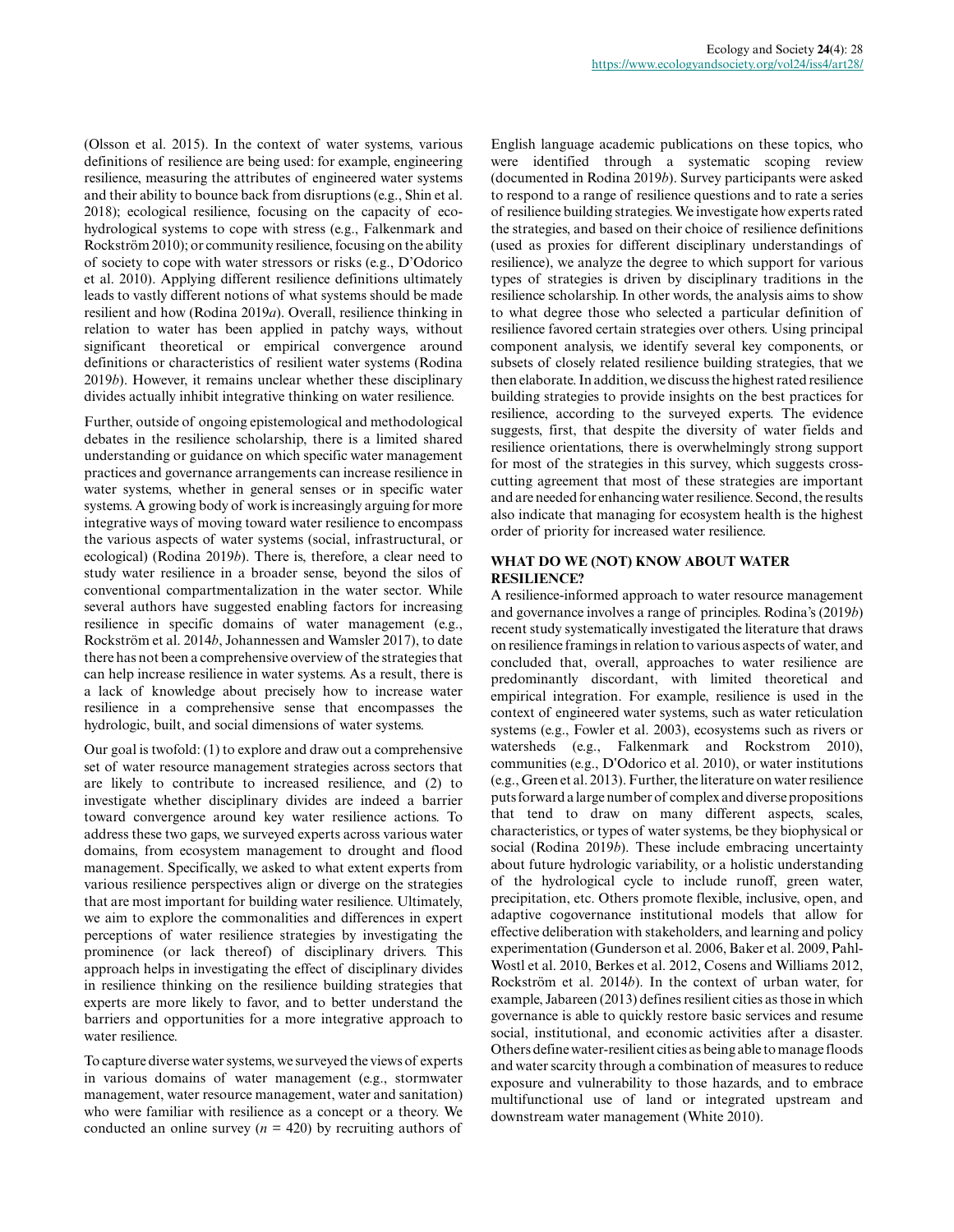#### **Resilience in water resource management and governance**

Water resilience is increasingly used in relation to social systems, particularly in the context of water resource management and governance (Rodina 2019*b*). We refer to water governance as the range of water management practices and institutional arrangements at various aspects of the water cycle–flood risk management, drought management, water resource management, etc. Water governance is typically defined as the political, organizational, and administrative processes through which communities articulate their interests, their input is absorbed, decisions are made and implemented, and decision-makers are held accountable for the development and management of water resources and delivery of water services (Bakker and Cameron 2005). We add to this definition the specific management practices in different water sectors (e.g., supply diversification, flood risk management) because they form a key part of how water resilience is operationalized. In addition, making choices about how to operationalize water resilience is ultimately a governance process.

With respect to water governance, several authors have argued that polycentric governance is important for enhancing resilience. Polycentric governance implies moving away from hierarchical, top-down, often state-led governance of water to include a wider range of actors from civil society, community-based organizations, and local forms of governance that share authority and responsibilities in water management (Galaz 2005, Pahl-Wost et al. 2012, Bakker and Morinville 2013, Rijke et al. 2013). Such "independent but coordinated centers of authority" are theorized as better able to respond to environmental problems at the scale at which they occur (Huntjens et al. 2012). One key aspect of this shift is decentralization of governance, whereby authority to make decisions and take action is devolved to scales that are considered a better fit to the scale of the issues being addressed (also known as the subsidiarity principle). The debate about the merits and disadvantages of centralized and decentralized forms of governance in the water sector is ongoing. Some authors have argued that hierarchies are better able to solve simple problems and to mobilize and coordinate action; however, they tend to have low capacity to solve complex problems and can sometimes result in illegitimate and unjust outcomes (Rijke et al. 2013).

On the other hand, others have argued that decentralized approaches are better able to solve complex problems by involving a wider diversity of stakeholders and, therefore, a wider diversity of knowledge, as well as the opportunities to learn through strategic collaboration (Krievins et al. 2015). However, in some cases, decentralized and poorly coordinated water systems have resulted in unequal outcomes, as in the case of the highly fragmented water governance landscape in Canada, which has yielded inequality in local capacity to manage water effectively (Dunn et al. 2017). Resilience scholars also argue that to enhance the resilience, as well as the transformative capacity, of urban water systems, there is a need for a mix of centralized and decentralized governance forms, as well as a mix of formal and informal institutions (Rijke et al. 2013).

Adaptive governance and adaptive comanagement have been proposed by many scholars as necessary for dealing with social and environmental complexity and unpredictability (Huitema et al. 2009). The adaptive aspect here typically refers to the ability of decision-makers and stakeholders to adapt their approaches

through learning and experimentation in response to specific ecosystem feedbacks or stressors (Huntjens et al. 2012, Pahl-Wostl and Knieper 2014). In addition, flexibility and diversity in response options have been suggested as principles that foster resilience to uncertain and variable water futures. This includes using multiple and diverse sources of water (e.g., surface water, groundwater), reclaiming and recycling water for nonpotable uses, such as using rainwater for gardening and toilet flushing, which in turn requires new infrastructures and regulations to balance public health and other concerns.

In the context of natural resource management, flexibility and diversity of response options have been proposed as key resilienceenhancing strategies because they allow the social system to adaptively respond to change (Schluter and Pahl-Wostl 2007). These principles, however, may not be applicable in all contexts. For example, Srinivasan et al. (2013) demonstrated that while peri-urban households (away from the periphery of cities) may have flexibility and diversity in resource access through connection to the municipal piped systems and through their own private wells, during times of scarcity this does not necessarily make the water system more resilient. Drawing on underground water supplies—especially when unregulated—may lessen the resilience of water resources for the whole urban area (Srinivasan et al. 2013). In sum, while polycentric governance with effective vertical and horizontal distribution of authority and coordination may be an appropriate structural aspect of resilience, the politics of resource use and social relations may lead to very different outcomes, some of which may increase resilience, and others may not.

In the context of engineered water infrastructure, there has been a shift in emphasis toward soft, or green, infrastructure (Schuch et al. 2017). One example is sustainable urban drainage systems, a concept that has been proposed as an innovative way to manage urban stormwater with multiple benefits—reducing the quantity of discharge and thus influencing both flooding and scarcity, permeable surfaces, and storage and pollution management through "natural" wetlands (White 2010). Green infrastructure also helps capture precipitation in addition to runoff (Brown 2014). In flood risk management, authors have argued for a shift away from thinking of floods as caused by natural sources that are external to the city (e.g., river overflows, coastal floods) to encompassing a wider set of sources that are not so easily identified, such as surface water floods (Salinas Rodriguez et al. 2014). In relation to water scarcity, supply-side solutions (e.g., new infrastructure, desalination of saltwater or brackish water, reuse of wastewater, groundwater recharge) are proving insufficient to deal with emerging risks. As such, there has been a stronger push to implement demand-side approaches (e.g., conservation, cutting water losses in transportation and distribution systems, implementing tariff systems). Use of recycled water is an emerging idea (e.g., Attwater and Derry 2017), although it remains widely debated due to concerns about social acceptance and public safety (Watson et al. 2017).

In sum, the large number of propositions that are captured in the diverse body of work on water resilience tend to be highly complex and lacking in coherence. This leads to a lack of clarity and guidance on which practices and actions can actually increase the resilience of various water systems. Rodina (2019*a*, *b*) further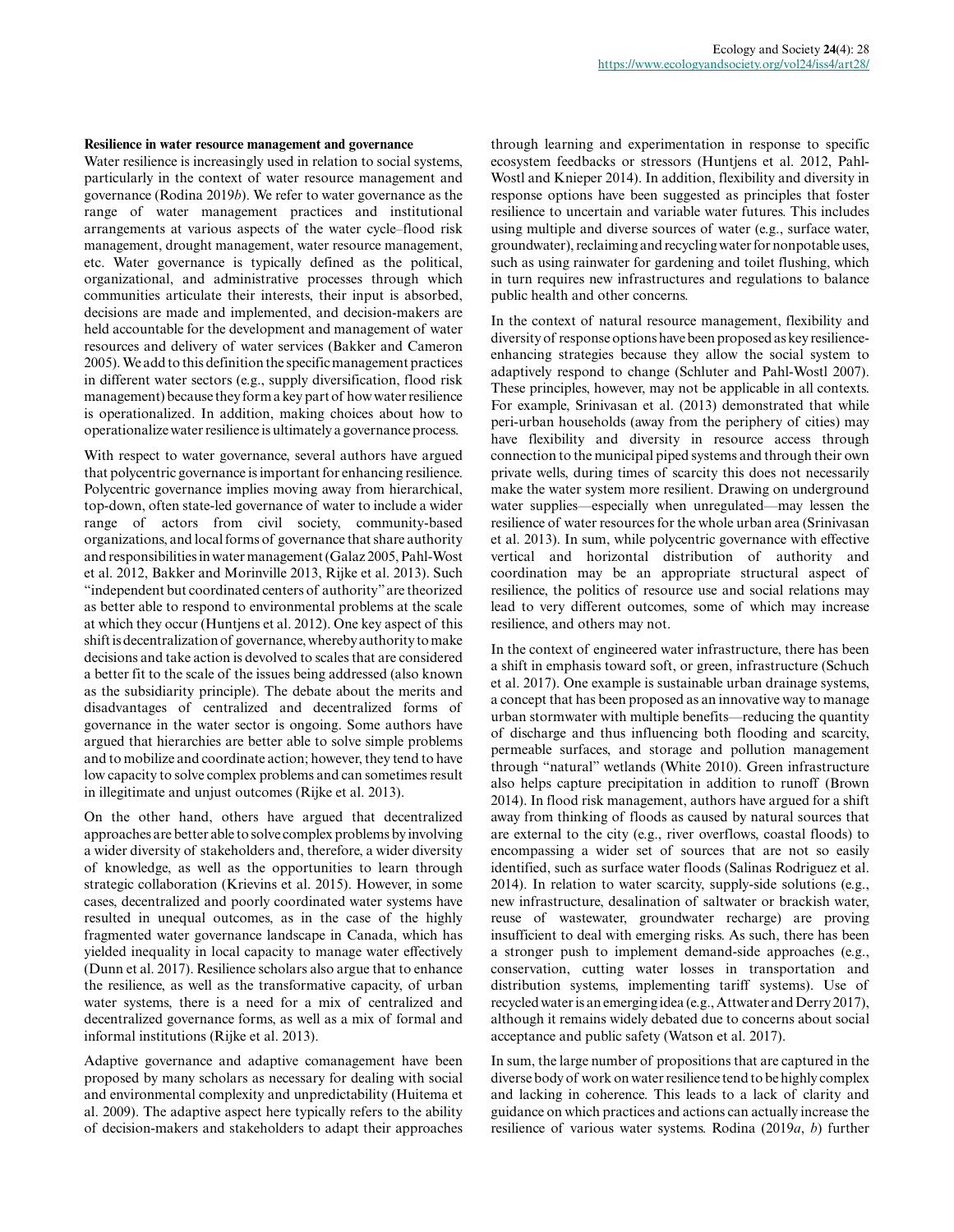observed the marked persistence of disciplinary divides stemming from the different traditions in the resilience scholarship, also evident in the vast diversity of framings and propositions seen in the literature. At the same time, in light of looming uncertainty about future hydrological variability, many authors now increasingly argue for integrative and holistic approaches to water management that are better able to address complex interdependencies (Baker et al. 2009, Cosens and Stow 2014, Pahl-Wostl 2015). This includes encompassing the various dimensions of the water cycle, such as green water (i.e., water in vegetation and soil moisture) and blue water (i.e., freshwater in lakes, streams, etc. [see Rockström et al. 2014*b*]), and addressing the complex multistressor nature of water security challenges, including population growth, aging infrastructure, pollution, land use change, and others (Cosgrove and Loucks 2015). Such holistic approaches are in contrast to the more conventional water management paradigm that has focused largely on isolated or compartmentalized parts of the water cycle, which adds another level of complexity in our understanding of the practical actions and approaches that can help enhance the resilience of water systems. To this end, we investigate the extent to which divergent traditions in the resilience scholarship might preclude more integrative thinking, and the range of water resource management strategies that are considered most important for achieving water resilience, broadly defined.

#### **METHODS**

This research was conducted under the approval of the University of British Columbia's Behavioural Research Ethics Board. The survey data we report were collected through a web-based survey hosted by Fluid Surveys, licensed to the University of British Columbia and compliant with the British Columbia *Freedom of Information and Protection of Privacy Act*. The survey was piloted with several experts on resilient water governance and was conducted online from June to October 2017. The survey design was informed by data collected for a systematic scoping review that is documented in a separate manuscript (Rodina 2019*b*). At the time of this research, there had not been another comprehensive study or synthesis that compiled the range of resilience-building strategies for various water sectors. As a result, part of the objective of this survey was to capture the range of strategies that have been identified or suggested in the published academic literature. To this end, we used data that were collected as part of the initial phase of a systematic scoping review on water resilience (Rodina 2019*b*). Specifically, data were gathered from the Web of Science bibliographic search of academic publications published between 1950 and 2016, using the keywords resilien\* (which captured resilience, resilient, and resiliency), and one or more of the following water-related search terms: watershed, drought, flood, water, sanitation, river, stormwater, graywater, drainage, wastewater, hydrology, and freshwater. We used an iterative method to compile as comprehensive a list of search terms as possible (see Rodina 2019*b* and Appendix 1 for full details on the search strategy).

We reviewed a random sample of 100 abstracts from the nearly 7000 initial search results to identify strategies. Specifically, we looked for mentions of specific water resource management actions and governance arrangements, which we then compiled into a list. The derived strategies were then grouped by similarity (i.e., whether they related to flood management, drought management, or freshwater management) and reduced to a smaller number that were included in the survey. In the survey, participants were asked to rate a series of water resource management and governance strategies that have been identified as potentially important to increasing resilience in water systems. While this method may not have captured all the water resilience strategies mentioned in the literature, in part because much of the literature is ambiguous or lacking specificity on the practices needed to increase water resilience (see more on this in Rodina 2019*b*), it provided a good starting point to explore the most prominent ones. In the survey, the strategies were grouped into four categories: (1) general strategies for building resilience in the water sector, (2) strategies for drought resilience, (3) strategies for flood resilience, and (4) strategies for building resilience in freshwater systems (i.e., eco-hydrological systems). These categories represented the most common themes within the broader water resilience literature.

As we discussed earlier, there are multiple and diverse ways to define resilience. In order to examine whether different ways of conceptualizing resilience might be associated with different favored strategies, we offered the survey participants a choice of three conventional and distinctive definitions (adopted from Brand and Jax [2007] and Baggio et al. [2014]). Namely:

a) engineering resilience: the time it takes a system to return to normal after a disturbance

b) ecological resilience: the capacity of a system to absorb shocks without changing states

c) community resilience: the ability of communities or society to cope, adapt, or transform in the face of change

We excluded more complex definitions solely for the purposes of analysis because we wanted to capture the effect of distinctively different conceptualizations of resilience. We also offered the opportunity to add open-ended responses in all parts of the survey, including survey questions related to the governance and equity dimensions of increasing resilience, which will be analyzed and presented separately.

#### **Sampling strategy**

We sought to reach a broad range of water experts, including water planners, engineers, policy-makers, and researchers who have familiarity with resilience as a theory or concept. We were interested in identifying the ways resilience thinking can be applied in the context of water resource management, not necessarily based on specific predetermined definitions of "water resilience" but in a broader sense, including intuitive senses of what water resilience might mean. To identify potential participants, we used data from the initial stage of the systematic scoping review documented in Rodina (2019*b*). From the bibliographic data, we identified 6700 authors (specifically lead authors), who were invited to participate in the survey by using the contact information provided in the publications. In total, 5816 authors received the survey (nearly 1000 contacts bounced, which is not surprising considering the temporal range of the scholarly search and the fact that authors may no longer be using older email addresses). In total, 536 surveys were filled out (response rate  $= 9.2\%$ ), of which 420 were used in the analysis (those that were completed in full). While the response rate may appear to be small, it should be noted that given that "water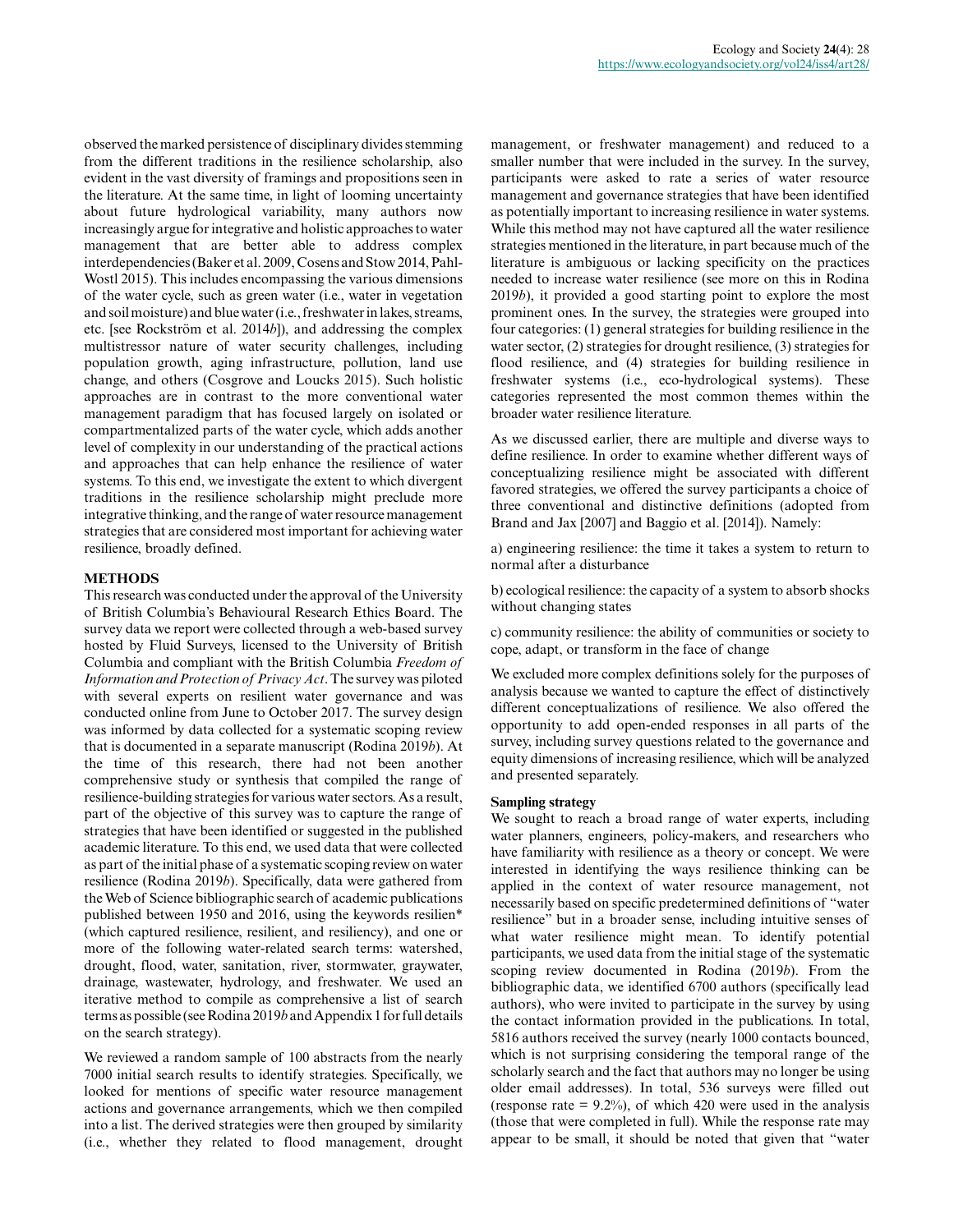resilience" is a boundary concept (Brand and Jax 2007) and is not an established field or subdiscipline, and that the water governance domain is diverse and spread over multiple sectors, there is no easily identifiable community of experts that we could contact. As a result, we cast a wide net, which successfully captured more than 400 experts who were familiar with resilience and various aspects of water governance (following the expert elicitation survey of Beaudrie et al. 2013, with modifications as needed). Comments received by email suggested that the response rate was driven by self-perceived expertise at the intersection of water and resilience—that is, recipients who perceived themselves as having that expertise were more likely to fill out the survey.

#### **Analysis**

In total, 420 responses were analyzed using SPSS software (version 24). In addition to descriptive statistics, we conducted principal component analysis (PCA) on the strategy that rated questions from the survey (33 variables in total) using varimax orthogonal rotation, which produced a correlation matrix with KMO = 0.929 and a statistically significant Bartlett's test of sphericity ( $p < .0005$ ). According to Kaiser (1974), both of these measures indicate that the PCA was suitable for these data. The PCA was conducted to reduce the number of variables, specifically the variables pertaining to strategies to build resilience, in order to arrive at a smaller set of variables. Using MANOVA, and follow-up univariate ANOVAs as post-hoc tests, we then analyzed participants' favored strategies for enhancing resilience, using the PCA components as proxies, in relation to participants' favored definitions of resilience.

#### **RESULTS**

#### **Summary and resilience-building strategies**

The analyzed survey responses consisted of mostly male (65%), white (64.7%) participants between the ages of 35 and 54. A large proportion of the survey participants worked in research positions (81%), with 91% stating that research is a significant component of their work. The sample was highly educated, with 83% having doctoral/PhD degrees (or equivalent), and 79% indicating that they worked in academia. The survey participants included experts in the fields of stormwater management, disaster risk management, water and sanitation, water resources management, flood management, and water governance. Many participants indicated that they worked in more than one of those fields. Most participants were familiar with resilience (95%) and applied resilience concepts in their work (83.6%), but were also somewhat less confident in its novelty, conceptual, or practical dimensions (Fig. 1). In terms of definitions, nearly half of the participants selected community resilience as their preferred definition (44.5%), about one-third chose ecological (29.4%), and a smaller proportion (17%) selected engineering resilience. A small proportion indicated that none of the definitions resonated with them  $(8.7\%)$ .

In the Discussion section, we show summaries of how survey participants scored the different resilience-building strategies in the context of drought, flood, freshwater, and general water resource management. The survey data suggested that despite the diversity of definitions of resilience (and therefore conceptualizations of resilience), there was a potential convergence around specific sets of practices across experts from various water-related fields. Specifically, we found evidence of

support for most of the resilience-building strategies as rated by experts from various fields, ranging from water resource management to stormwater management and water governance. Of the general strategies (Fig. 2), restoring healthy ecosystems was overwhelmingly voted the most important strategy for increasing resilience in water systems, followed by dealing with uncertainty, and ability to quickly respond to change. Because the biggest fraction of survey participants favored community resilience as their preferred definition (44.5%), this suggests that while researchers may be concerned mainly about water resilience as it benefits communities, they nevertheless recognize the crucial role that ecosystems play in achieving it. This finding also supports the increasing trend toward conceptualizing water resilience in relation to social systems (Rodina 2019*b*).

In terms of the strategies that related specifically to drought resilience, flood resilience, or resilience in freshwater systems, we found the following trends. In the context of drought resilience, diversifying water supply sources was rated the highest in terms of importance, while expanding water supply schemes was the lowest rated strategy overall (Fig. 3). This shows that a larger proportion of people rated water supply expansion (such as building new dams, etc.) as "not at all important" for building resilience to drought. With water recycling and switching to less water-intensive livelihoods rated second and third, respectively, we suspect that "drought resilience" for many of the survey participants was more aligned with the notion of living within the limits of available water resources. Demand management, as opposed to supply-side expansion, thus appears to be more heavily favored for increasing resilience to drought.

In terms of flood resilience, the results showed strongest support for integrated approaches that draw on "soft" solutions (such as green infrastructure as opposed to grey infrastructure) and diversity in response options (Fig. 4). Increasing infrastructure redundancy in flood risk management had less support compared to other strategies for flood resilience, thereby highlighting soft and nonstructural approaches as more prominent.

In the context of freshwater systems, participants characterized resilience as very strongly associated with restoring healthy ecosystems, followed by integrated land use and water planning (Fig. 5). Strict regulation on water withdrawals received less support overall, even though it was still voted by many as somewhat important. Notions of resilience in freshwater systems likely draw on ecological understandings of resilience and highlight ecosystem management for resilience as a key strategy.

#### **PCA and MANOVA results**

The PCA revealed seven components with eigenvalues greater than one, with the first component explaining 33% of the total variance, while the remaining six explained smaller proportions of the variance (between 3% and 6% each). These components, or index variables, demonstrate subsets of resilience-building strategies that were closely related to each other—i.e., they tend to vary together. Overall, the first component explained most of the variance in the data. The top five components were extracted based on the rotated matrix table (Table 1) because they made the most sense conceptually. Together, they explained 53% of the total variance (Catell 1966, Kaiser 1974).

Based on the factor loadings in the PCA (Table 1), we renamed the components as C1: Integrated ecosystem water management,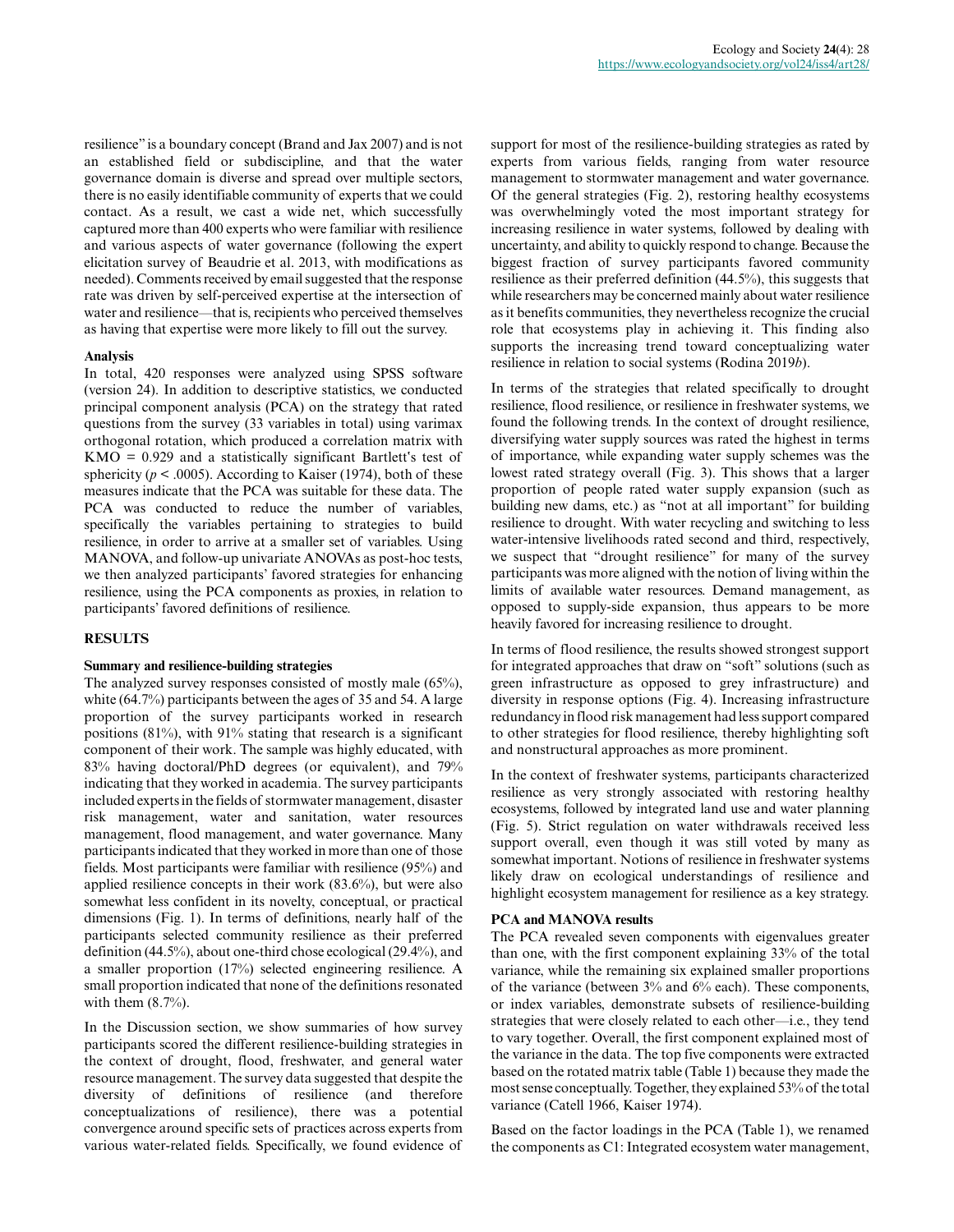**Fig. 1**. Familiarity and novelty of resilience. The Likert-scale questions are listed on the left. This graph shows that most survey participants were familiar with resilience, and used or applied it in their work. Most participants also found resilience to bring novel approaches; however, slightly fewer participants indicated that they did things differently in practice as a result of applying resilience concepts.



**Fig. 2**. General water resilience strategies. Survey respondents were asked to rate, on a scale of 1 to 5, each of the strategies in terms of how important they are for achieving general (or overall) resilience in water governance. While the strategies were randomly ordered on the survey, they are shown here from the highest rated at the top to the lowest rated at the bottom.



C2: Decentralized water governance, C3: Adaptive water governance, C4: Water supply expansion, and C5: Adaptation to flooding. Details on the variables in each component are included in Table 1. To test whether there was a statistically significant difference in how respondents rated the strategies based on their choice of resilience definition, the five PCA components were analyzed as dependent variables using multivariate analysis of variance (MANOVA) (see Table A1.1 in Appendix 1), with the three main definitions of resilience as independent variables (*p* < 0.05,  $n = 382$ ). The MANOVA showed statistically significant variation by definition of resilience  $(F(10, 750) = 3.857, p < .0005;$ Wilks'  $\Lambda$  = .905; partial  $\eta$ 2 = .049.). Follow-up univariate ANOVAs (Table 2) showed that this result was driven by two factors, C2 and C5, that were significantly different by definition  $(p \leq 0.05)$ , although the effect sizes were relatively small. Components C1, C3, and C4 did not vary significantly by definition. Finally, the post-hoc multiple comparison test (Bonferroni) helped identify which components varied significantly by which definitions (see the results discussion for more details, as well as Appendix 1).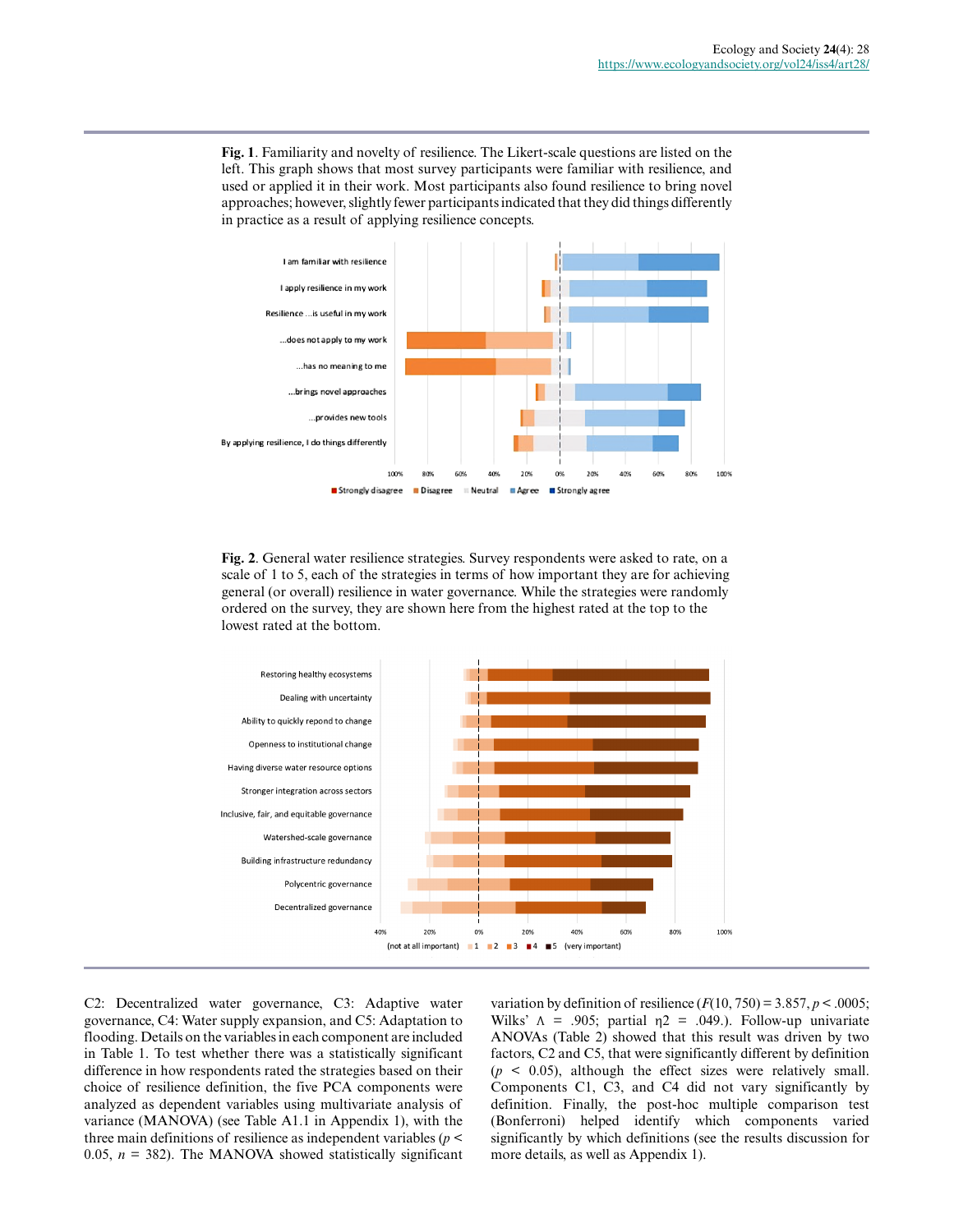**Fig. 3**. Strategies that build resilience to drought. Survey respondents were asked to rate, on a scale of 1 to 5, each of the strategies in terms of how important they are for achieving resilience to drought. While the strategies were randomly ordered on the survey, they are shown here from the highest rated at the top to the lowest rated at the bottom.



**Fig. 4**. Strategies that build resilience to flooding. Survey respondents were asked to rate, on a scale of 1 to 5, each of the strategies in terms of how important they are for achieving resilience to flooding. While the strategies were randomly ordered on the survey, they are shown here from the highest rated at the top to the lowest rated at the bottom.



Specifically, the post-hoc test (Bonferroni, shown in Table A1.1 in Appendix 1) showed that people who chose the community resilience definition were more likely to favor C2: Decentralized water governance than those who chose ecological resilience, and much more likely than those who chose the engineering definition. People who chose community resilience were also more likely to favor C5: Adaptation to flooding than those who preferred the engineering definition. Respondents who preferred engineering definitions of resilience were much less likely to favor C5. There was no statistically significant difference for C1:Integrated ecosystem water management, C3: Adaptive water governance, and C4: Water supply expansion (see more details in Appendix 1 and Figs. 6 and 7).

#### **DISCUSSION**

Overall, despite the deep disciplinary tensions in the water resilience literature, we found strong support for many strategies across the sample, which suggests convergence around several approaches to building resilience in water systems and water governance. This broad agreement is perhaps surprising given the variation in favored definitions of resilience across the sample, including ecological, engineering, and community definitions. That is, while of course there is variability in favored strategies (as captured by the PCA components), it tends not to be significantly correlated with the ways that participants define resilience (with two exceptions), and therefore is not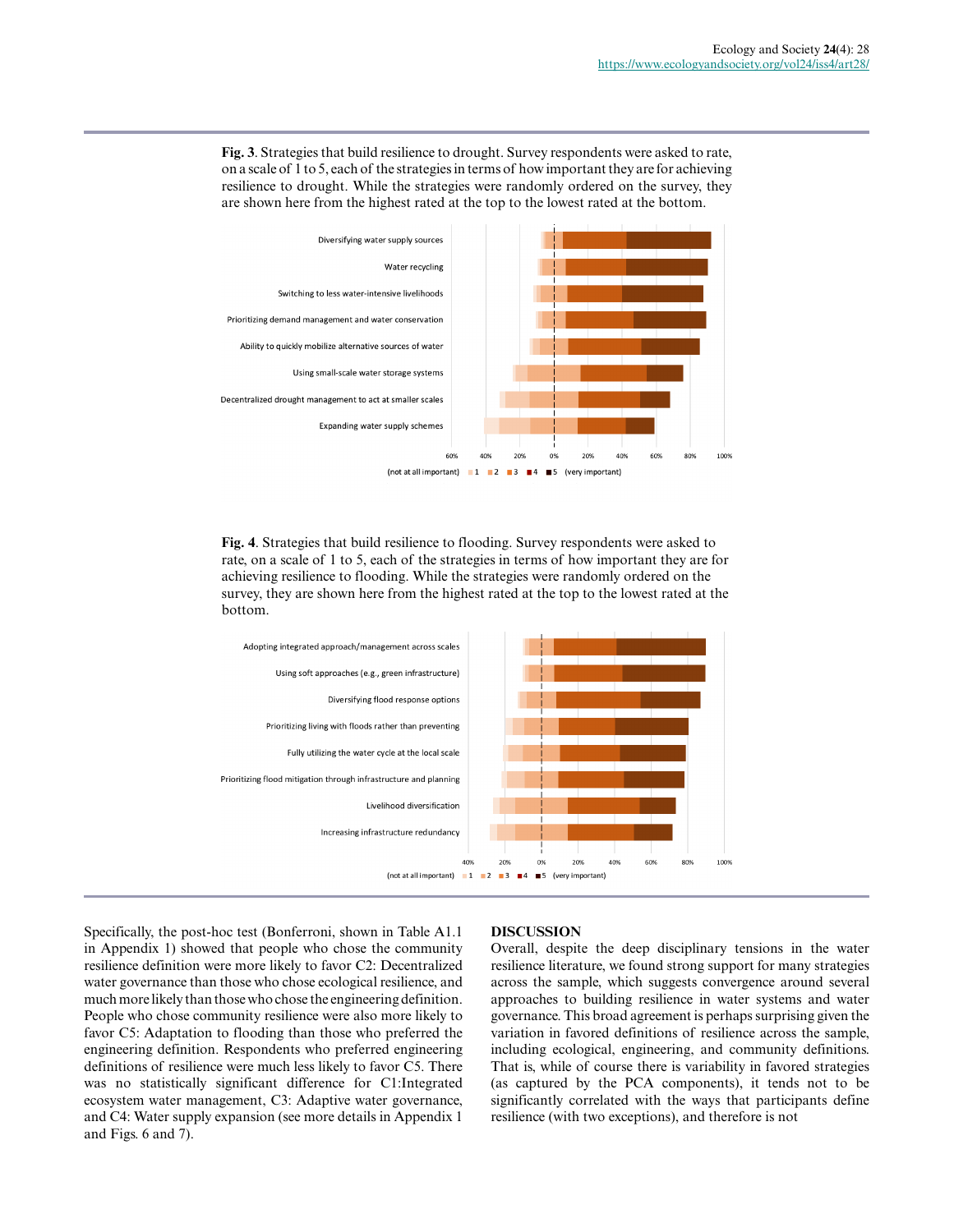**Fig. 5**. Strategies that build resilience in freshwater systems. Survey respondents were asked to rate, on a scale of 1 to 5, each of the strategies in terms of how important they are for achieving resilience in water resource management. While the strategies were randomly ordered on the survey, they are shown here from the highest rated at the top to the lowest rated at the bottom.



**Fig. 6**. The variation in favored strategies based on participants' choice of definitions of resilience. C2: Decentralized water governance and C5: Adaptation to floods are significantly different between groups ( $p < 0.05$ ) (see Appendix 1 for more details). The other three components (C1,C3, and C4) did not vary significantly by definition. Note: the estimated marginal mean refers to the mean response for each factor adjusted for any other variables in the model.



**Fig. 7**. The variation in favored strategies based on participants' choice of definitions of resilience. C2: Decentralized water governance and C5: Adaptation to floods are significantly different between groups ( $p < 0.05$ ) (see Appendix 1 for more details). The other three components (C1,C3, and C4) did not vary significantly by definition. Note: the estimated marginal mean refers to the mean response for each factor adjusted for any other variables in the model.



significantly correlated with different disciplinary traditions in the resilience scholarship. In many respects, this is encouraging: despite a tendency among experts to focus on one subsystem or another (ecological, engineered, or social), likely driven by deeply rooted disciplinary divides in the resilience scholarship, there appears to be sufficient overlap in that diverse experts broadly agree on how to build water resilience in complex socio-ecotechnical systems.

Our study further sheds light on the rather limited understanding we have of the range of approaches that are needed to enhance resilience in various water systems. Interestingly, experts across the spectrum scored most of the strategies as very important, thus indicating a virtual consensus that many strategies and actions are needed to enhance resilience to floods and drought, and in freshwater systems (refer to Figs. 3 to 5). In other words, there is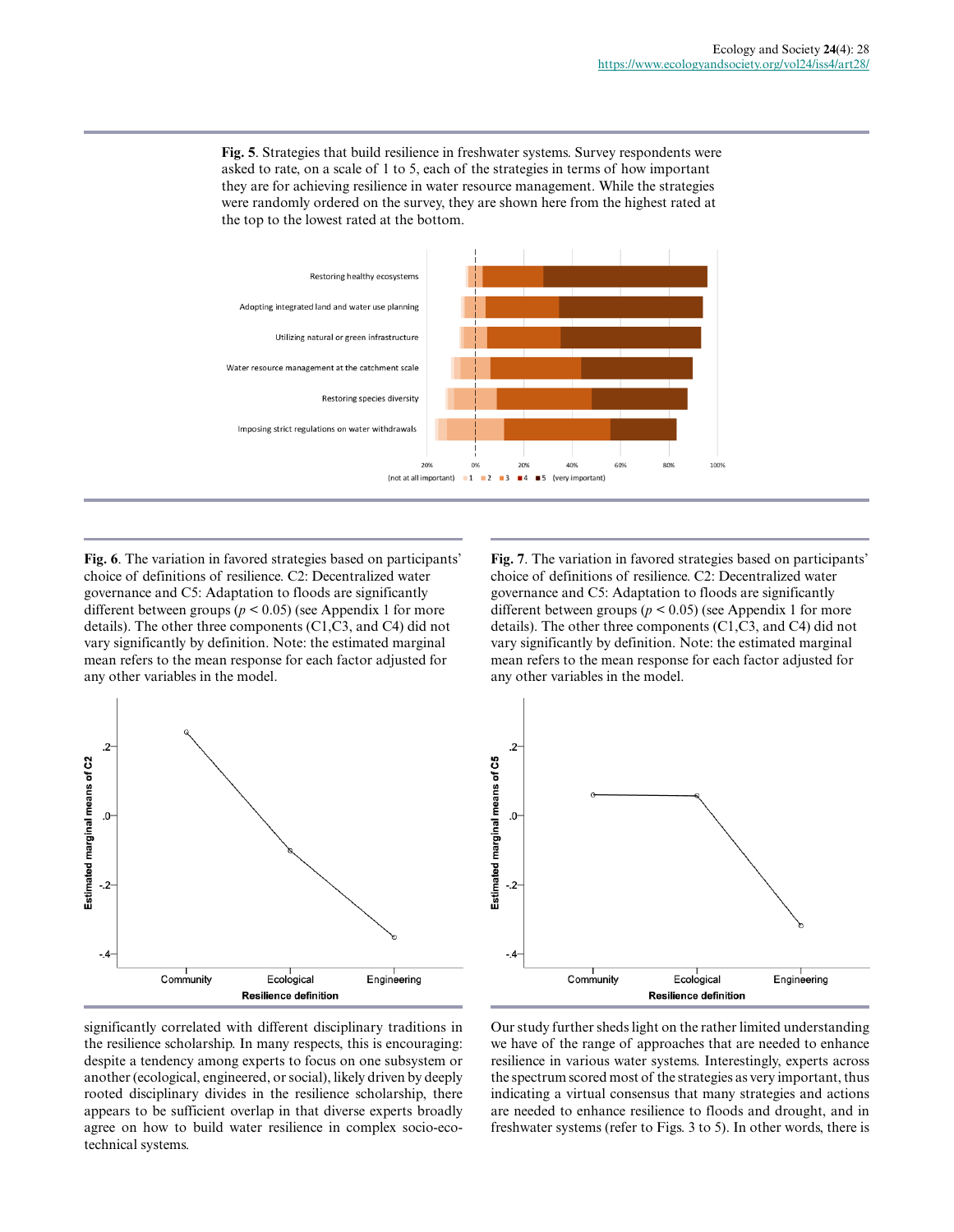**Table 1.** PCA rotated component matrix. This table shows which variables were included in each component (C1–5). On the left-hand side are the strategies. In brackets are the categories they were included under: general strategies for building resilience in the water sector, strategies for drought resilience, flood resilience, and resilience in freshwater systems (i.e., eco-hydrological systems). Only loadings above 0.30 are shown. The 0.30 cut-off threshold was used as recommended by Laerd Statistics (2015). Note: the negative loading in C4 (see bottom of table) implies a negative relationship between the variable and the component, indicating that respondents who highly rated the other variables in this component were not likely to rate "Prioritizing learning with floods" high. All the other loadings are positively correlated.

| Variables                                                                                                                                    |     | Component      |                |                |                |  |  |  |
|----------------------------------------------------------------------------------------------------------------------------------------------|-----|----------------|----------------|----------------|----------------|--|--|--|
|                                                                                                                                              | C1  | C <sub>2</sub> | C <sub>3</sub> | C <sub>4</sub> | C <sub>5</sub> |  |  |  |
| (freshwater) Restoring and maintaining healthy ecosystems                                                                                    | .74 |                |                |                |                |  |  |  |
| (freshwater) Implementing water resources management at the catchment scale                                                                  | .70 |                |                |                |                |  |  |  |
| (freshwater) Adopting integrated land and water use planning                                                                                 | .68 |                |                |                |                |  |  |  |
| (general) Rescaling governance from the local scale to the watershed or catchment scale                                                      | .67 |                |                |                |                |  |  |  |
| (freshwater) Utilizing natural or "green" infrastructure (such as wetlands, streams, rivers)                                                 | .65 |                |                |                |                |  |  |  |
| (general) Restoring and maintaining healthy ecosystems                                                                                       | .63 |                | .42            |                |                |  |  |  |
| (flood) Using "soft" or nonstructural approaches, such as "green" infrastructure, flexible options                                           | .62 | .33            |                |                | .34            |  |  |  |
| (freshwater) Restoring, protecting, or enhancing species diversity                                                                           | .58 |                |                |                |                |  |  |  |
| (flood) Adopting an integrated approach to manage water across different scales                                                              | .56 | .34            |                |                |                |  |  |  |
| (general) Strong integration of different water sectors (e.g., wastewater, bulk water, sanitation)                                           | .56 |                |                |                |                |  |  |  |
| (drought) Water recycling                                                                                                                    | .53 |                |                | .36            |                |  |  |  |
| (freshwater) Imposing strict regulations on water withdrawals                                                                                | .50 |                | .37            |                |                |  |  |  |
| (drought) Prioritizing demand management and water conservation                                                                              | .50 |                |                |                |                |  |  |  |
| (drought) Adapting by switching to less water-intensive livelihoods                                                                          | .47 |                |                |                |                |  |  |  |
| (general) Redistributing functions, power, and authority from national to provincial and municipal levels of government                      |     | .72            |                |                |                |  |  |  |
| (general) Polycentric governance (i.e., management or governance systems that have multiple centers of authority at different scales)        |     | .67            |                |                |                |  |  |  |
| (flood) Livelihood diversification                                                                                                           |     | .64            |                |                |                |  |  |  |
| (drought) Decentralizing drought management approach, with authority to act at smaller scales                                                |     | .63            |                | .35            |                |  |  |  |
| (flood) Fully utilizing the water cycle at the local scale (e.g., stormwater capture and reuse, use of treated wastewater)                   | .49 | .50            |                |                |                |  |  |  |
| (flood) Diversifying response options                                                                                                        |     | .47            |                |                | .45            |  |  |  |
| (general) Inclusive, fair, and equitable governance                                                                                          | .38 | .45            |                |                |                |  |  |  |
| (general) Ability to quickly respond to changes, and to reorganize and adapt                                                                 |     |                | .63            |                |                |  |  |  |
| (drought) Increasing ability to quickly mobilize alternative sources of water                                                                |     |                | .63            | .41            |                |  |  |  |
| (general) Acknowledging and dealing with uncertainty in the variability of the water cycle                                                   | .35 |                | .56            |                |                |  |  |  |
| (drought) Diversifying sources of water supply                                                                                               |     |                | .56            | .38            |                |  |  |  |
| (general) Having diverse water resource options                                                                                              |     |                | .56            |                | .34            |  |  |  |
| (general) Openness to institutional change                                                                                                   | .34 | .35            | .50            |                |                |  |  |  |
| (drought) Using small-scale water storage systems                                                                                            |     | .36            | .36            | .31            |                |  |  |  |
| (drought) Expanding water supply schemes (dams, tap into groundwater)                                                                        |     |                |                | .74            |                |  |  |  |
| (flood) Prioritizing flood mitigation through infrastructure and planning                                                                    |     |                |                | .64            |                |  |  |  |
| (flood) Increasing infrastructure redundancy                                                                                                 |     |                |                | .42            | .68            |  |  |  |
| (general) Building redundancy in infrastructure systems                                                                                      |     |                |                |                | .65            |  |  |  |
| (flood) Prioritizing learning to live with floods, rather than trying to prevent them                                                        |     |                |                | $-.34$         | .54            |  |  |  |
| Extraction method: principal component analysis.<br>Rotation method: varimax with Kaiser normalization. Rotation converged in 11 iterations. |     |                |                |                |                |  |  |  |

an implicit notion that water systems, social and biophysical, are not resilient in the face of current and emerging stressors, and that much more needs to be done. As many cities and countries across the world are facing increasing water shortages (for example, South Africa and Australia), the tensions between supply-side and demand-side approaches continue. We shed light on experts' notions of which of these two approaches is more likely to actually increase resilience to droughts. Specifically, according to the survey participants, in the context of water security and drought management, building resilience is primarily about diversifying water supply sources through more holistic management of water, and not necessarily building more dams or expanding surface water supply schemes. Overall, highly rated strategies, such as water recycling, stormwater capture and reuse, and other forms of supply augmentation that utilize various aspects of the water cycle are an indicator of a shift away from reliance solely on surface or blue-water-centered supply paradigms (e.g., Falkenmark and Rockström, 2010). Further, the strategy scores seem to imply experts' focus on adaptation to

flooding or drought rather than mitigation of these risks, which suggests an acknowledgement and indeed an acceptance of changing hydrological processes and the need to adapt to new and uncertain water futures.

The MANOVA analysis and the Bonferroni post-hoc test indicated that while there were axes of variation in the strategy scores (as captured by the PCA components), only two of the five components were correlated with participants' choice of resilience definition, with small effect sizes. More specifically, as the PCA showed, the component we termed integrated ecosystem water management captured the largest cluster of variables that vary together (Table 1). This component (C1) encompassed a range of strategies centered on restoring ecosystem health and catchmentlevel management, thereby highlighting the hydrological services provided by wetlands, streams, rivers, and species diversity. Based on the deep-rooted disciplinary divides we discussed earlier, we might expect these differences to be associated with different understandings of resilience. For example, we might suspect researchers who aligned with the community definition of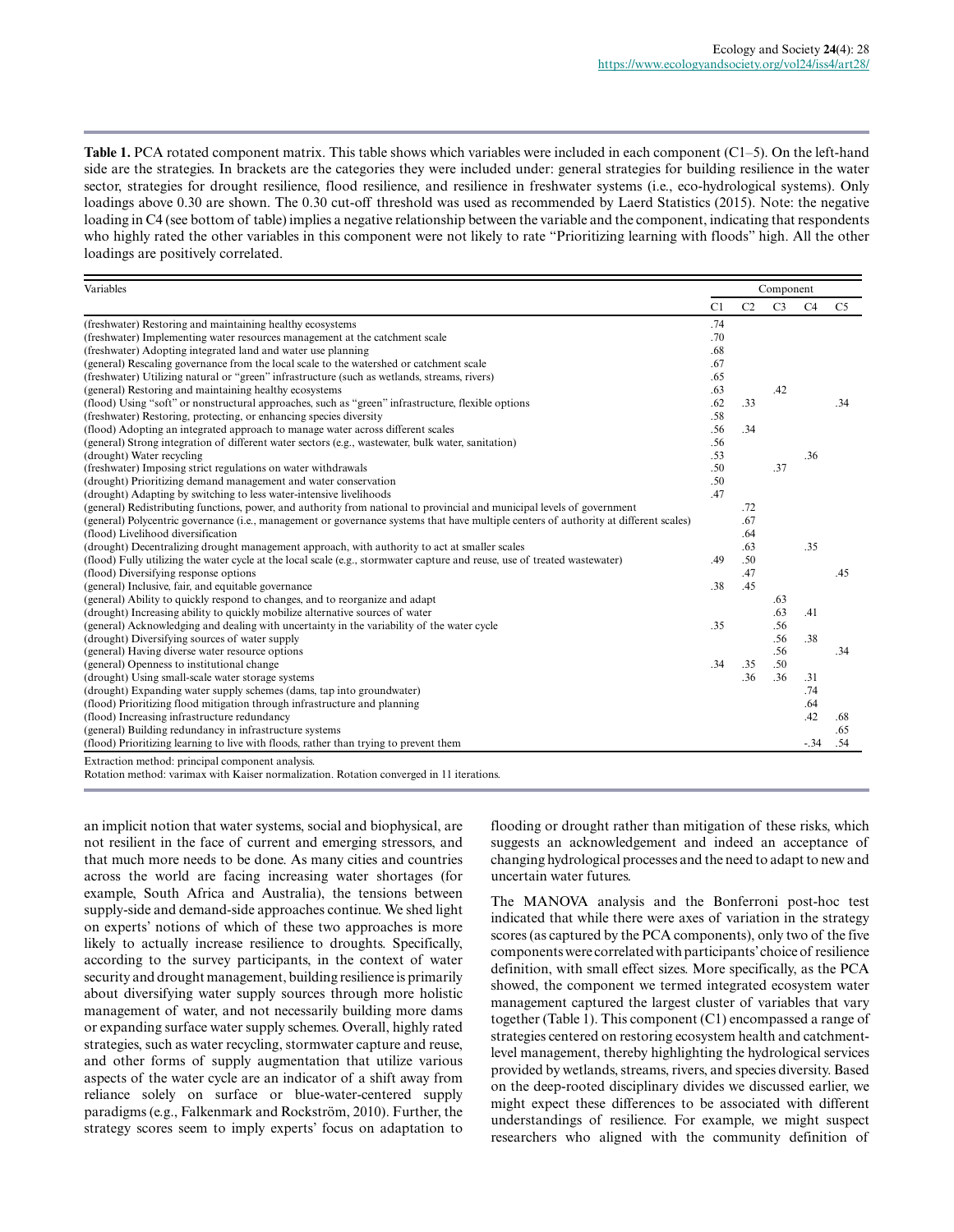| Independent variable  | Dependent variable                              |        | df | Error df |         | Partial Eta<br>squared |
|-----------------------|-------------------------------------------------|--------|----|----------|---------|------------------------|
| Resilience definition | C1: Integrated ecosystem water management       | 2.302  |    | 379      | .101    | .012                   |
|                       | C <sub>2</sub> : Decentralized water governance | 11.930 |    | 379      | $.000*$ | .059                   |
|                       | C3: Adaptive water governance                   | .499   |    | 379      | .608    | .003                   |
|                       | C4: Water supply expansion                      | .958   |    | 379      | .385    | .005                   |
|                       | C5: Adaptation to flooding                      | 3.772  |    | 379      | $.024*$ | .020                   |

**Table 2**. Follow-up univariate one-way ANOVA results. The relationship between the PCA components and the three resilience definitions was tested. The overall MANOVA test results show that the difference between groups was significant  $(F(10, 750) = 3.857, p < .0005;$ Wilks"  $\Lambda$  = .905; partial  $\eta$ 2 = .049.) The sample size was 382.

resilience to have favored community-oriented strategies more strongly and not to have favored ecological or other strategies. The MANOVA results, however, suggest that differences in strategies were not explained mainly by the different disciplinary traditions in resilience thinking. The multiple comparison showed that there was no statistically significant difference in this component (C1) based on respondents' choice of definition. Although support for integrated ecosystem water management varied, it is likely a cross-cutting theme that is independent of specific traditions in resilience thinking.

The second component (C2) centered around the idea of decentralized and polycentric governance (these were the two highest-loading or most important variables in this component). The decentralized water governance theme reflects the tendency of participants to give similar ratings to strategies such as decentralization, polycentric governance, and livelihood diversification, as well as diversifying response options to flood risks (Table 1). In other words, C2 captured experts' assessment of the importance of building adaptive capacity to flooding or drought at multiple scales. In contrast to C1, C2 varied significantly by resilience definition. Respondents who selected the community resilience definition were more likely to favor this cluster of strategies—much more so than those who preferred the engineering definition of resilience. Interestingly, equitable governance loaded highest on this component, likely because it was driven by experts' concerns with the governance dimensions of resilience. This component was also heavily focused on governance, and appeared to reflect debates around centralized versus decentralized, or polycentric, governance as key for achieving resilience.

The third component  $(C3)$  was very much associated with notions of adaptive water governance. Here, the key strategies were the ability to quickly respond to change, the ability to adapt to uncertainty and variability in the water cycle, and openness to institutional change. As with the first component, support for adaptive water governance did not vary significantly with respondents' favored definitions of resilience. Although there was variation in support for adaptive water governance, it seemed disconnected from ideological or epistemological differences in understandings of resilience. The fourth set of strategies (C4), water supply expansion, was heavily centered on expanding water supply and flood mitigation through infrastructure and planning, while the fifth component (C5), adaptation to flooding, was centered on increasing infrastructure redundancy in the context of flood risk, and the idea of normalizing floods and learning to

live with them. This fifth component was narrower in focus than the others, very flood-centric, and promoted a range of strategies such as diversification, building in redundancies, and relying on soft or nonstructural approaches. C5, adaptation to flooding, was the only component other than C2, decentralized water governance, that showed a potential epistemological effect: respondents who chose community resilience were much more likely to favor C5, while those who aligned with engineering notions of resilience were significantly less likely to favor it.

This evidence suggests, first, that despite the diversity of water fields and resilience orientations, there is overwhelmingly strong support for most of the strategies in this survey, which suggests cross-cutting agreement that most of these strategies are important and are needed to enhance water resilience. This echoes the conclusions of the UN World Water Development Report that most water systems around the world are not resilient to increasing risks (UN World Water 2015). Second, the PCA helped identify the major axes of variation in the support for these strategies. While the MANOVA results suggest that there was some disagreement among experts, as captured by the PCA components, these disagreements were not driven primarily by the different resilience definitions that experts favored. These findings suggest that disciplinary divides may not be barriers to more integrative thinking beyond conventional conceptualizations of water management. The findings also suggest that "water resilience" does work as a boundary concept (Brand and Jax 2007, Baggio et al. 2014, Olsson et al. 2015) in which epistemological or ontological differences can persist without inhibiting more integrative thinking around the practical applications of resilience. Specifically, as Baggio et al. (2014) argue, resilience, with its focus on various systems and forms of knowledge, can connect different groups that are seeking consensus, thereby enabling knowledge sharing and bridging between science and policy. As such, distinctly different communities of knowledge can engage in reconciling and reinterpreting what resilience means across domains (Baggio et al. 2014). Thus, while debates about how to theorize or operationalize resilience in relation to different systems—social or biophysical may be unresolved, the difficulties in defining water resilience may not necessarily inhibit theory-bridging or the potential for water resilience to contribute to new integrative ways of governing water resources.

These results indicate that managing for ecosystem health is likely the most important strategy for increased water resilience, consistent with claims by Rockström, Falkenmark, and others who have argued for eco-hydrological approaches to water resilience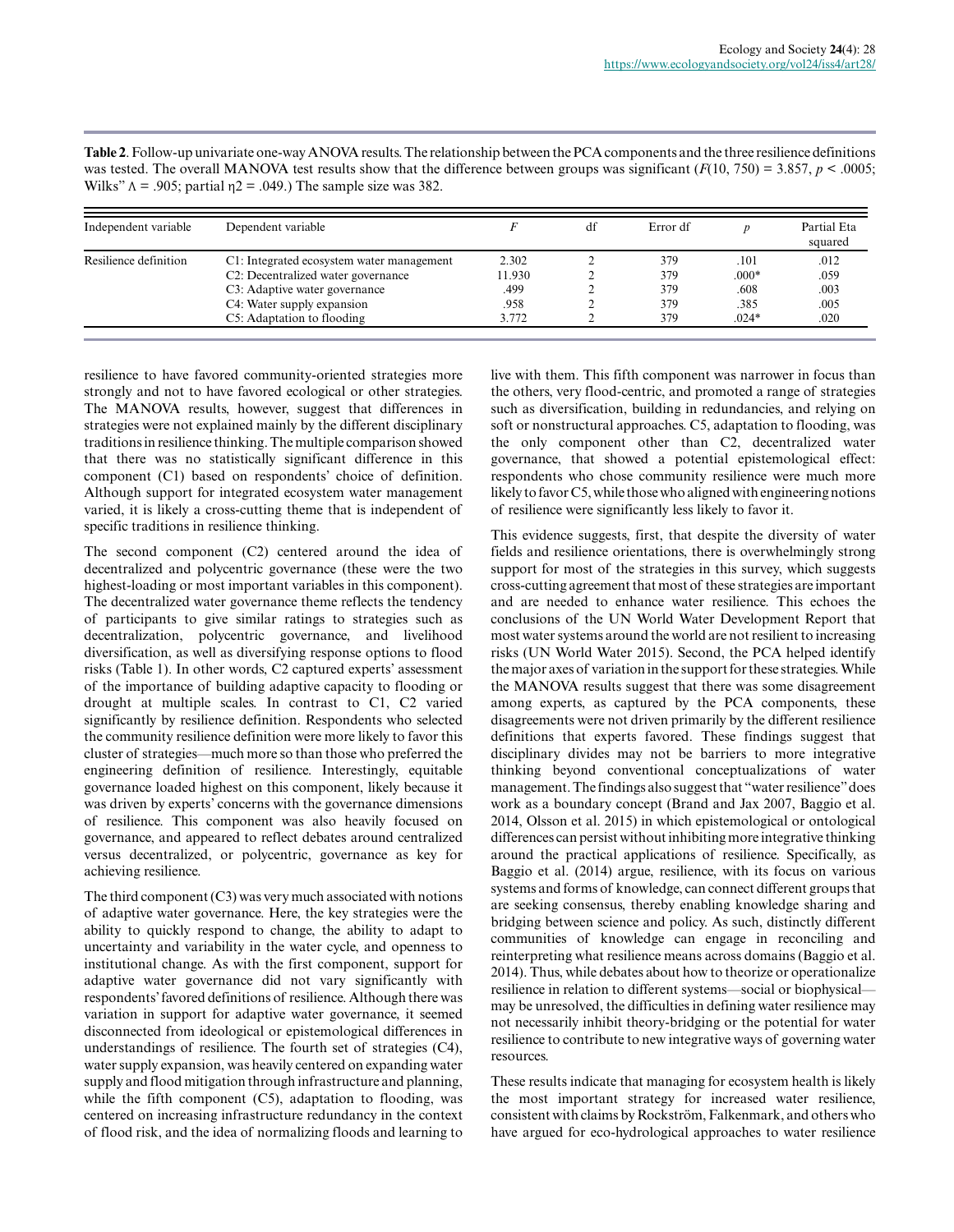(Rockström et al. 2014*b*). This implies that ecosystems and the ecohydrological services they provide might be the highest order objective for resilient water systems—not the expansion or improvement of built infrastructure, despite the engineering bias in water systems research overall. In the context of flood resilience, general resilience, and the resilience of freshwater systems, an overwhelming majority of experts also favored integrated management across scales—likely indicating a need to create crosssectoral connections, thereby breaking down silos or scalar barriers, and potentially opening up water governance to more diverse decision-makers and stakeholders (e.g., Krievins et al. 2015). Further, the high scoring of many strategies, such as using natural or green infrastructure, implementing water recycling, and utilizing the full water cycle, aligns with the concepts of Water Sensitive Urban Design and Sustainable Urban Drainage Systems (Wong and Brown 2009, White 2010, Brown 2014). These are emerging approaches that have not been widely implemented yet but were highly supported by many experts in the sample. These insights suggest that "water resilience" as a paradigm in water governance is more closely associated with the bridging of the various dimensions of the water sector toward a more ecocentric, holistic, and adaptive approach to managing water "along the cycle."

This research is among the early attempts to characterize the building of water resilience in a holistic and integrative way. One of the limitations of this research is related to the small effect sizes mentioned earlier, and the fact that variability persists in experts' perceptions of the importance of different water resilienceenhancing strategies and approaches, which suggests the need for future work to shed more light on the drivers of these differences. Future water research agendas could focus on building the empirical base in support of different emerging strategies and building more understanding of the potential trade-offs that might be involved. In addition, the survey design focused on experts who explicitly relate their work to the concept of resilience. As a result, experts who work with cognate terms or related domains that do not explicitly use the concept of resilience were not included. Future research may capture resilience in a broader sense, and thus encompass more diverse approaches to resilience in different domains. In this study we focused on the perspectives of scholarly experts and may not have captured nonacademic communities of practice. It would be valuable for future research to investigate the applied perspectives of practitioners and other actors who are involved in building water resilience but who do not publish in peer-reviewed journals. Overall, the results of this study suggest that there is a great need for better understanding the applied and practical dimensions of building resilience in the water domain.

#### **CONCLUSION**

We have contributed to a knowledge synthesis of what experts believe to be the most important strategies for increasing resilience in water systems. To this end, experts rated various types of resilience-building strategies. We tested the relationship between these ratings and experts' preference for different disciplinary definitions of resilience (namely, engineering, ecology, and social systems notions of resilience). The evidence suggests that while there are differences in how experts rated different resiliencebuilding strategies, the differences are not strongly linked to how resilience is defined. Overall, the strategy ratings show strong support among experts across diverse sectors and water-related

fields for several key strategies. First, managing for ecosystem health is the most important strategy for increased water resilience, as well as integrated management across scales. Further, in the context of water security and drought management, building resilience likely means diversifying water supply sources through more holistic water management by incorporating water recycling, stormwater capture and reuse, etc. The scoring results also suggest that resilience in water systems is strongly associated with adaptation to flooding or drought. As such, "water resilience" implies acknowledgement and indeed an acceptance of changing hydrological processes and the need to adapt to new and uncertain water futures. Overall, this research supports the idea that water resilience serves as a boundary concept that can bind together distinctly different communities of knowledge and practice. It enables these communities to think through integrative cross-scalar approaches for building a more water resilient future for both communities and ecosystems. We have also provided a starting point to synthesize the most prominent water resource management strategies, across sectors, that are likely to contribute to increased resilience of water systems.

*Responses to this article can be read online at:* [http://www.ecologyandsociety.org/issues/responses.](http://www.ecologyandsociety.org/issues/responses.php/11302) [php/11302](http://www.ecologyandsociety.org/issues/responses.php/11302)

#### **Acknowledgments:**

*This research was made possible by funding from the Social Science and Humanities Research Council of Canada, as well as the University of British Columbia (Peter Wall Institute for Advanced Studies and Liu Institute for Global Issues). This research benefited from valuable feedback from Drs. Leila Harris and Stephanie Chang, the EDGES research collaborative, and the Program on Water Governance at the University of British Columbia. We are deeply grateful to several colleagues for valuable insights on the survey design, including, but not limited to, Drs. Kieran Findlater, Christian E. H. Beaudrie, Julia Baird, and Gina Ziervogel. We also benefited greatly from the insightful comments of the anonymous reviewers.*

#### **LITERATURE CITED**

Attwater, R., and C. Derry. 2017. Achieving resilience through water recycling in peri-urban agriculture. *Water* 9(3):223. [http://](http://doi.org/10.3390/w9030223) [doi.org/10.3390/w9030223](http://doi.org/10.3390/w9030223) 

Baggio, J. A., K. Brown, and D. Hellenbrandt. 2014. Boundary object or bridging concept? A citation network analysis of resilience. *Ecology and Society* 20(2):2. [https://doi.org/10.5751/](https://doi.org/10.5751/ES-07484-200202) [ES-07484-200202](https://doi.org/10.5751/ES-07484-200202)

Baker, L., P. Shanahan, and J. Holway. 2009. Principles for managing the urban water environment in the 21st century. Pages 275-289 *in* L. Baker, editor. *The water environment of cities*. Springer, Boston, Massachusetts, USA. [https://doi.](https://doi.org/10.1007/978-0-387-84891-4_14) [org/10.1007/978-0-387-84891-4\\_14](https://doi.org/10.1007/978-0-387-84891-4_14)

Bakker, K., and D. Cameron. 2005. Governance, business models and restructuring water supply utilities: recent developments in Ontario, Canada. *Water Policy* 7(5):485-508. [https://doi.](https://doi.org/10.2166/wp.2005.0029) [org/10.2166/wp.2005.0029](https://doi.org/10.2166/wp.2005.0029)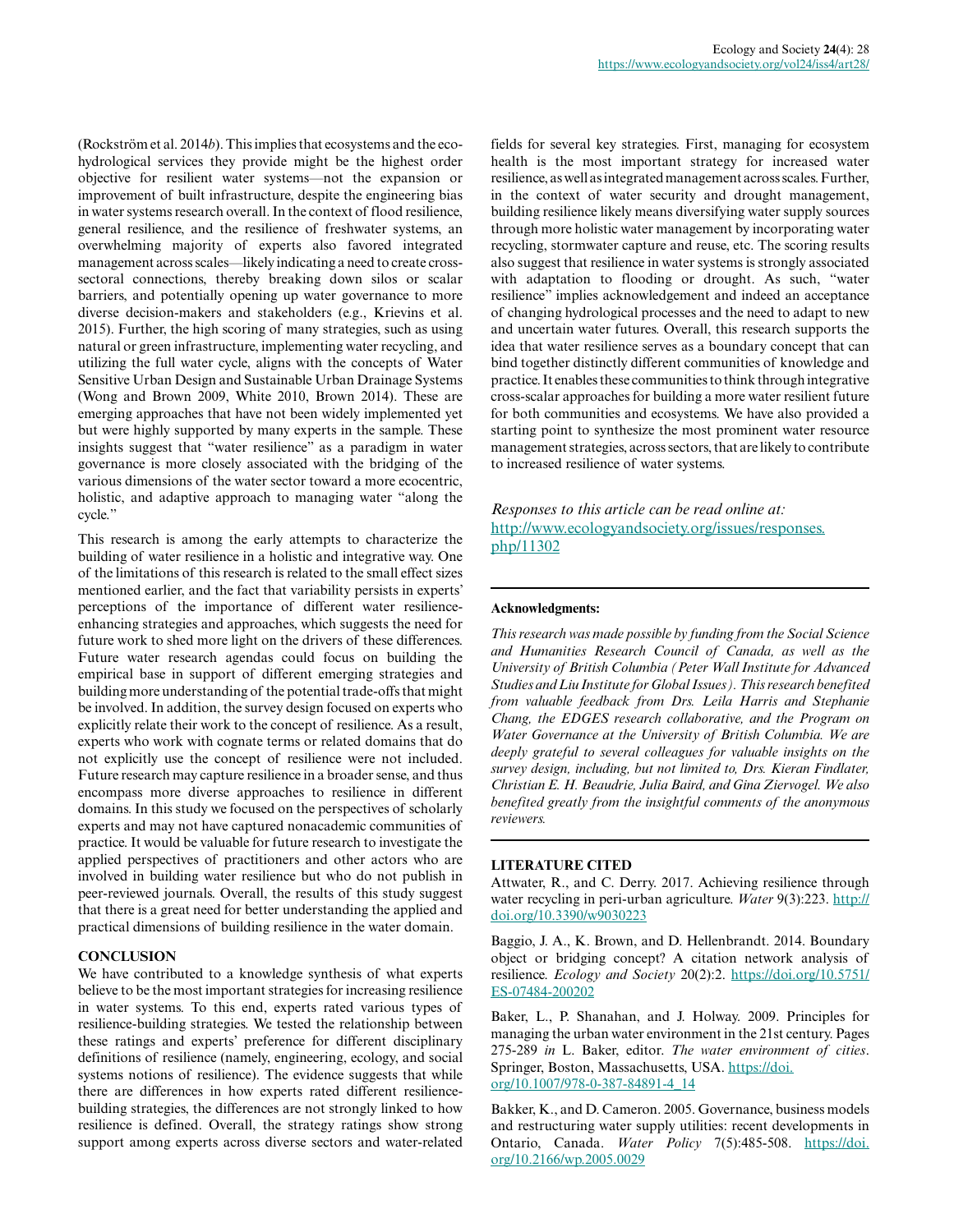Bakker, K., and C. Morinville. 2013. The governance dimensions of water security: a review. *Philosophical Transactions of the Royal Society A: Mathematical, Physical and Engineering Sciences* 371 (2002):20130116-20130116.<https://doi.org/10.1098/rsta.2013.0116>

Beaudrie, C. E. H., T. Satterfield, M. Kandlikar, and B. H. Harthorn. 2013. Expert views on regulatory preparedness for managing the risks of nanotechnologies. *Plos One* 8(11):e80250-9. <http://doi.org/10.1371/journal.pone.0080250>

Bell, S. 2015. Renegotiating urban water. *Progress in Planning* 96:1-28. <http://doi.org/10.1016/j.progress.2013.09.001>

Bell, S., A. Allen, P. Hofmann, and T.-H. Teh, editors. 2017. Urban water trajectories. Springer.

Berkes, F., J. Colding, and C. Folke, editors. 2012. *Navigating social-ecological systems*. Cambridge University Press, West Nyack, New York, USA.

Biswas, A. 2009. Integrated water resources management: a reassessment. *Water International* 29(2):248-256. [https://doi.](https://doi.org/10.1080/02508060408691775) [org/10.1080/02508060408691775](https://doi.org/10.1080/02508060408691775) 

Brand, F. S., and K. Jax. 2007. Focusing the meaning(s) of resilience: resilience as a descriptive concept and a boundary object. *Ecology and Society* 12(1):23. [https://doi.org/10.5751/](https://doi.org/10.5751/ES-02029-120123) [ES-02029-120123](https://doi.org/10.5751/ES-02029-120123)

Brown, H. 2014. *Next generation infrastructure: principles for postindustrial public works*. Springer.

Brown, R. R., N. Keath, and T. H. F. Wong. 2009. Urban water management in cities: historical, current and future regimes. *Water Science & Technology* 59(5):847-855. [http://doi.](http://doi.org/10.2166/wst.2009.029) [org/10.2166/wst.2009.029](http://doi.org/10.2166/wst.2009.029)

Cattell, R. B. 1966. The scree test for the number of factors. *Multivariate Behavioral Research* 1:245-276. [https://doi.](https://doi.org/10.1207/s15327906mbr0102_10) [org/10.1207/s15327906mbr0102\\_10](https://doi.org/10.1207/s15327906mbr0102_10) 

Cosens, B. A., and G. A. Stow. 2014. Resilience and water governance: addressing fragmentation and uncertainty in water allocation and water quality law. Pages 142-175 *in* A. S. Garmestani and C. D. Allen, editors. *Social-ecological resilience and law*. Columbia University Press, New York, New York, USA. <https://doi.org/10.7312/garm16058-007>

Cosens, B. A., and A. Williams. 2012. Resilience and water governance: adaptive governance in the Columbia River Basin. *Ecology and Society* 17(4):3.

Cosgrove, W. J., and D. P. Loucks. 2015. Water management: current and future challenges and research directions. *Water Resources Research* 51(6):4823-4839. [http://doi.org/10.1002/201](http://doi.org/10.1002/2014WR016869) [4WR016869](http://doi.org/10.1002/2014WR016869)

D'Odorico, P., F. Laio, and L. Ridolfi. 2010. Does globalization of water reduce societal resilience to drought? *Geophysical Research Letters* 37(13):L13403.<https://doi.org/10.1029/2010GL043167>

Dunn, G., R. R. Brown, J. J. Bos, and K. Bakker. 2016. Standing on the shoulders of giants: understanding changes in urban water practice through the lens of complexity science. *Urban Water Journal* 14(7):758-767.<http://doi.org/10.1080/1573062X.2016.1241284>

Dunn, G., L. Harris, and K. Bakker. 2017. Canadian drinking water policy: jurisdictional variation in the context of decentralized water governance. Pages 301-320 *in* S. Renzetti and D. P. Dupont, editors. *Water policy and governance in Canada*. Springer International Publishing. [https://doi.org/10.1007/978-](https://doi.org/10.1007/978-3-319-42806-2_16) [3-319-42806-2\\_16](https://doi.org/10.1007/978-3-319-42806-2_16)

Falkenmark, M., and J. Rockstrom. 2010. Building water resilience in the face of global change: from a blue-only to a greenblue water approach to land-water management. *Journal of Water Resources Planning and Management* 136(6):606-610. [https://doi.](https://doi.org/10.1061/(ASCE)WR.1943-5452.0000118) [org/10.1061/\(ASCE\)WR.1943-5452.0000118](https://doi.org/10.1061/(ASCE)WR.1943-5452.0000118) 

Ferguson, B., R. R. Brown, and A. Deletic. 2013. Diagnosing transformative change in urban water systems: theories and frameworks. *Global Environmental Change* 23(1):264-280. [https://](https://doi.org/10.1016/j.gloenvcha.2012.07.008) [doi.org/10.1016/j.gloenvcha.2012.07.008](https://doi.org/10.1016/j.gloenvcha.2012.07.008) 

Folke, C. 2016. Resilience (republished). *Ecology and Society* 21 (4):44. <http://doi.org/doi:10.5751/ES-09088-210444>

Fowler, H. J., C. G. Kilsby, and P. E. O'Connell. 2003. Modeling the impacts of climatic change and variability on the reliability, resilience, and vulnerability of a water resource system. *Water Resources Research* 39(8):1222.

Galaz, V. 2005. Social-ecological resilience and social conflict: institutions and strategic adaptation in Swedish water management. *Ambio* 34(7):567-572. [http://doi.org/10.1579/0044](http://doi.org/10.1579/0044-7447-34.7.567) [-7447-34.7.567](http://doi.org/10.1579/0044-7447-34.7.567) 

Green, O. O., B. A. Cosens, and A. S. Garmestani. 2013. Resilience in transboundary water governance: the Okavango River Basin. *Ecology and Society* 18(2):23. *[http://doi.org/10.5751/](http://doi.org/10.5751/ES-05453-180223)* [ES-05453-180223](http://doi.org/10.5751/ES-05453-180223)

Gunderson, L. H., S. R. Carpenter, C. Folke, P. Olsson, and G. D. Peterson. 2006. Water RATs (resilience, adaptability, and transformability) in lake and wetland social-ecological systems. *Ecology and Society* 11(1):16.<https://doi.org/10.5751/ES-01556-110116>

Huitema, D., E. Mostert, W. Egas, S. Moellenkamp, C. Pahl-Wostl, and R. Yalcin. 2009. Adaptive water governance: assessing the institutional prescriptions of adaptive (co-)management from a governance perspective and defining a research agenda. *Ecology and Society* 14(1):26.<https://doi.org/10.5751/ES-02827-140126>

Huntjens, P., L. Lebel, C. Pahl-Wostl, J. Camkin, R. Schulze, and K. Nicole. 2012. Institutional design propositions for the governance of adaptation to climate change in the water sector. *Global Environmental Change* 22(1):67-81. [http://doi.org/10.1016/](http://doi.org/10.1016/j.gloenvcha.2011.09.015) [j.gloenvcha.2011.09.015](http://doi.org/10.1016/j.gloenvcha.2011.09.015) 

Jabareen, Y. 2013. Planning the resilient city: concepts and strategies for coping with climate change and environmental risk. *Cities* 31(April 2013):220-229. <http://doi.org/10.1016/j.cities.2012.05.004>

Johannessen, Å., and C. Wamsler. 2017. What does resilience mean for urban water services? *Ecology and Society* 22(1):1. [http://](http://doi.org/doi:10.5751/ES-08870-220101) [doi.org/doi:10.5751/ES-08870-220101](http://doi.org/doi:10.5751/ES-08870-220101)

Kaiser, H. F. 1974. An index of factorial simplicity. *Psychometrika* 39(1):31-36. <https://doi.org/10.1007/BF02291575>

Krievins, K., J. Baird, R. Plummer, O. M. Brandes, A. Curry, J. Imhof, S. Mitchell, M.-L. Moore, and Å G. Swartling. 2015. *Resilience in a watershed governance context: a primer*. Environmental Sustainability Research Centre, St. Catharines, Ontario, Canada.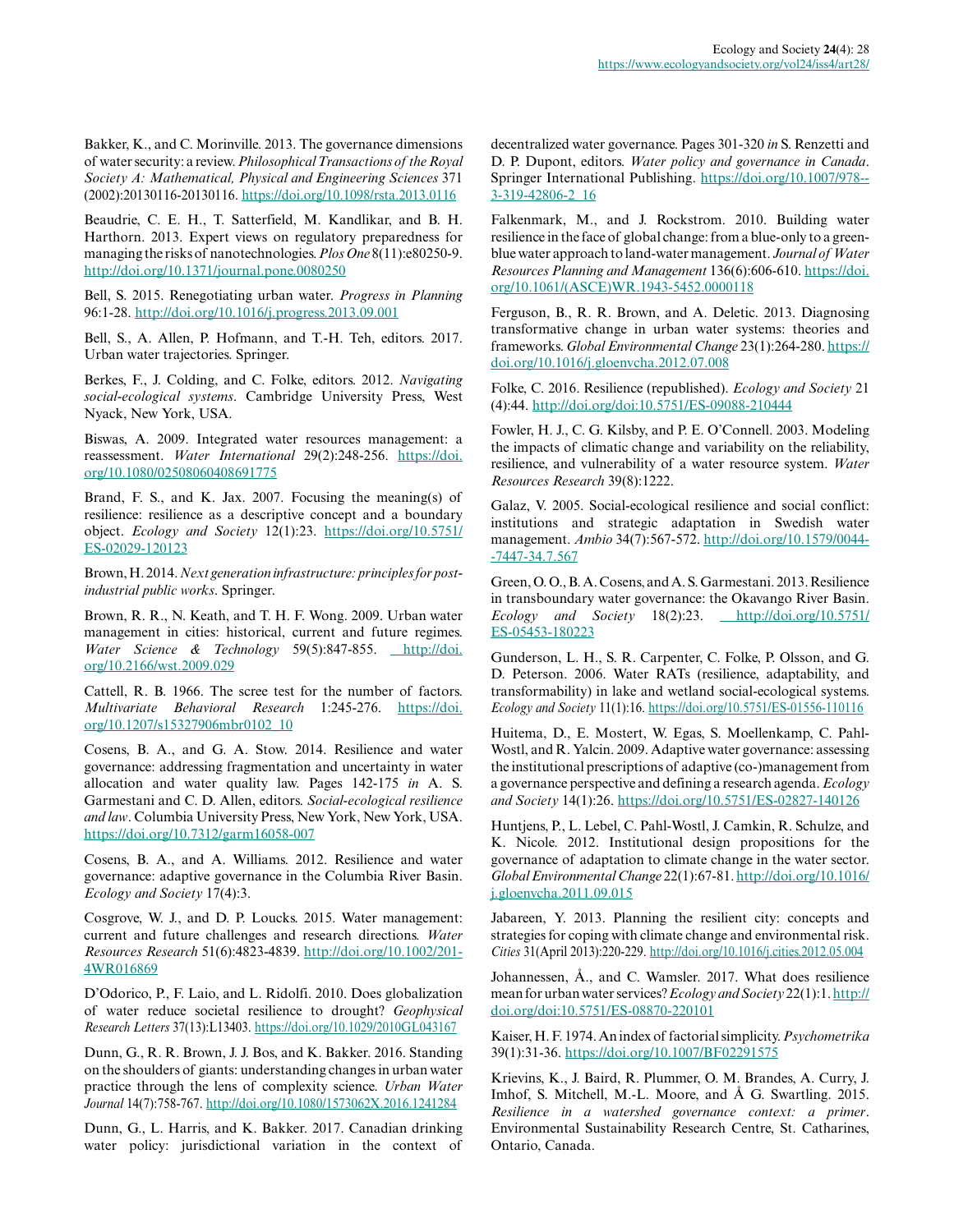Laerd Statistics. 2015. Principal components analysis (PCA) using SPSS statistics. *Statistical tutorials and software guides*.

Milly, P. C. D., J. Betancourt, M. Falkenmark, R. M. Hirsch, Z. W. Kundzewicz, D. P. Lettenmaier, and R. J. Stouffer. 2008. Stationarity is dead: whither water management? *Science* 319 (5863):573-574.<http://doi.org/10.1126/science.1151915>

Olsson, L., A. Jerneck, H. Thorén, J. Persson, and D. O'Byrne. 2015. Why resilience is unappealing to social science: theoretical and empirical investigations of the scientific use of resilience. *Science Advances* 1(4):e1400217-e1400217. [http://doi.org/10.1126/](http://doi.org/10.1126/sciadv.1400217) [sciadv.1400217](http://doi.org/10.1126/sciadv.1400217) 

Pahl-Wostl, C. 2015. Water policy-from panaceas towards embracing complexity. Pages 11-24 *in* Water governance in the face of global change: from understanding to transformation. Springer International Publishing. [http://doi.org/10.1007/978-3](http://doi.org/10.1007/978-3-319-21855-7_2) [-319-21855-7\\_2](http://doi.org/10.1007/978-3-319-21855-7_2)

Pahl-Wostl, C., G. Holtz, B. Kastens, and C. Knieper. 2010. Analyzing complex water governance regimes: the management and transition framework. *Environmental Science & Policy* 13 (7):571-581. <http://doi.org/10.1016/j.envsci.2010.08.006>

Pahl-Wostl, C., and C. Knieper. 2014. The capacity of water governance to deal with the climate change adaptation challenge: using fuzzy set Qualitative Comparative Analysis to distinguish between polycentric, fragmented and centralized regimes. *Global Environmental Change* 29:139-154. [http://doi.org/10.1016/j.](http://doi.org/10.1016/j.gloenvcha.2014.09.003) [gloenvcha.2014.09.003](http://doi.org/10.1016/j.gloenvcha.2014.09.003)

Pahl-Wostl, C., L. Lebel, C. Knieper, and E. Nikitina. 2012. From applying panaceas to mastering complexity: toward adaptive water governance in river basins. *Environmental Science & Policy* 23(2012):24-43.

Rijke, J., M. Farrelly, R. R. Brown, and C. Zevenbergen. 2013. Configuring transformative governance to enhance resilient urban water systems. *Environmental Science & Policy* 25 (2013):62-72.<https://doi.org/10.1016/j.envsci.2012.09.012>

Rockstrom, J., M. Falkenmark, T. Allan, C. Folke, L. A. Gordon, and A. Jägerskog. 2014*a*. The unfolding water drama in the Anthropocene: towards a resilience-based perspective on water for global sustainability. *Ecohydrology* 7(5):1249-1261. [http://doi.](http://doi.org/10.1002/eco.1562) [org/10.1002/eco.1562](http://doi.org/10.1002/eco.1562)

Rockstrom, J., M. Falkenmark, C. Folke, M. Lannerstad, J. Barron, E. Enfors, et al. 2014*b*. *Water resilience for human prosperity*. Cambridge University Press.

Rodina, L. 2019*a*. Planning for water resilience: competing agendas among Cape Town's planners and water managers. *Environmental Science & Policy* 99:10-16. [http://doi.org/10.1016/](http://doi.org/10.1016/j.envsci.2019.05.016) [j.envsci.2019.05.016](http://doi.org/10.1016/j.envsci.2019.05.016) 

Rodina, L. 2019*b*. Defining "water resilience": debates, concepts, approaches, and gaps. *Wiley Interdisciplinary Reviews: Water* 6 (2):1-18.<http://doi.org/10.1002/wat2.1334>

Salinas Rodriguez, C. N. A., R. Ashley, B. Gersonius, J. Rijke, A. Pathirana, and C. Zevenbergen. 2014. Incorporation and application of resilience in the context of water‐sensitive urban design: linking European and Australian perspectives. *Wiley Interdisciplinary Reviews: Water* 1(2):173-186. [http://doi.](http://doi.org/10.1002/wat2.1017) [org/10.1002/wat2.1017](http://doi.org/10.1002/wat2.1017) 

Schluter, M., and C. Pahl-Wostl. 2007. Mechanisms of resilience in common-pool resource management systems: an agent-based model of water use in a river basin. *Ecology and Society* 12(2):4. <https://doi.org/10.5751/ES-02069-120204>

Schuch, G., S. Serrao-Neumann, E. Morgan, and D. L Choy. 2017. Water in the city: green open spaces, land use planning and flood management — an Australian case study. *Land Use Policy* 63:539-550.<https://doi.org/10.1016/j.landusepol.2017.01.042>

Shin, S., S. Lee, D. Judi, M. Parvania, E. Goharian, T. McPherson, and S. Burian. 2018. A systematic review of quantitative resilience measures for water infrastructure systems. *Water* 10(2):164. <http://doi.org/10.3390/w10020164>

Srinivasan, V., K. C. Seto, R. Emerson, and S. M. Gorelick. 2013. The impact of urbanization on water vulnerability: a coupled human–environment system approach for Chennai, India. *Global Environmental Change* 23(1):229-239. [http://doi.org/10.1016/j.](http://doi.org/10.1016/j.gloenvcha.2012.10.002) [gloenvcha.2012.10.002](http://doi.org/10.1016/j.gloenvcha.2012.10.002)

Steffen, W., Å. Persson, L. Deutsch, J. Zalasiewicz, M. Williams, et al. 2011. The Anthropocene: from global change to planetary stewardship. *Ambio* 40(7):739. [http://doi.org/10.1007/s13280-011-0185](http://doi.org/10.1007/s13280-011-0185-x) [x](http://doi.org/10.1007/s13280-011-0185-x) 

United Nations World Water Assessment Programme (UN World Water). 2015. *The United Nations World Water Development Report 2015: water for a sustainable world*. UNESCO, Paris, France.

Watson, R., P. Mukheibir, and C. Mitchell. 2017. Local recycled water in Sydney: a policy and regulatory tug-of-war. *Journal of Cleaner Production* 148:583-594. [https://doi.org/10.1016/j.](https://doi.org/10.1016/j.jclepro.2017.01.174) [jclepro.2017.01.174](https://doi.org/10.1016/j.jclepro.2017.01.174)

Welch, C. 2018. Why Cape Town is running out of water, and who's next. *National Geographic*. [https://news.nationalgeographic.](https://news.nationalgeographic.com/2018/02/cape-town-running-out-of-water-drought-taps-shutoff-other-cities/) [com/2018/02/cape-town-running-out-of-water-drought-taps-shutoff](https://news.nationalgeographic.com/2018/02/cape-town-running-out-of-water-drought-taps-shutoff-other-cities/)[other-cities/](https://news.nationalgeographic.com/2018/02/cape-town-running-out-of-water-drought-taps-shutoff-other-cities/) 

White, I. 2010. *Water and city: risk, resilience and planning for a sustainable future*. Routledge, London, UK. [https://doi.](https://doi.org/10.4324/9780203848319) [org/10.4324/9780203848319](https://doi.org/10.4324/9780203848319) 

Wong, T. H. F., and R. R. Brown. 2009. The water sensitive city: principles for practice. *Water Science and Technology* 60 (3):673-682. <http://doi.org/10.2166/wst.2009.436>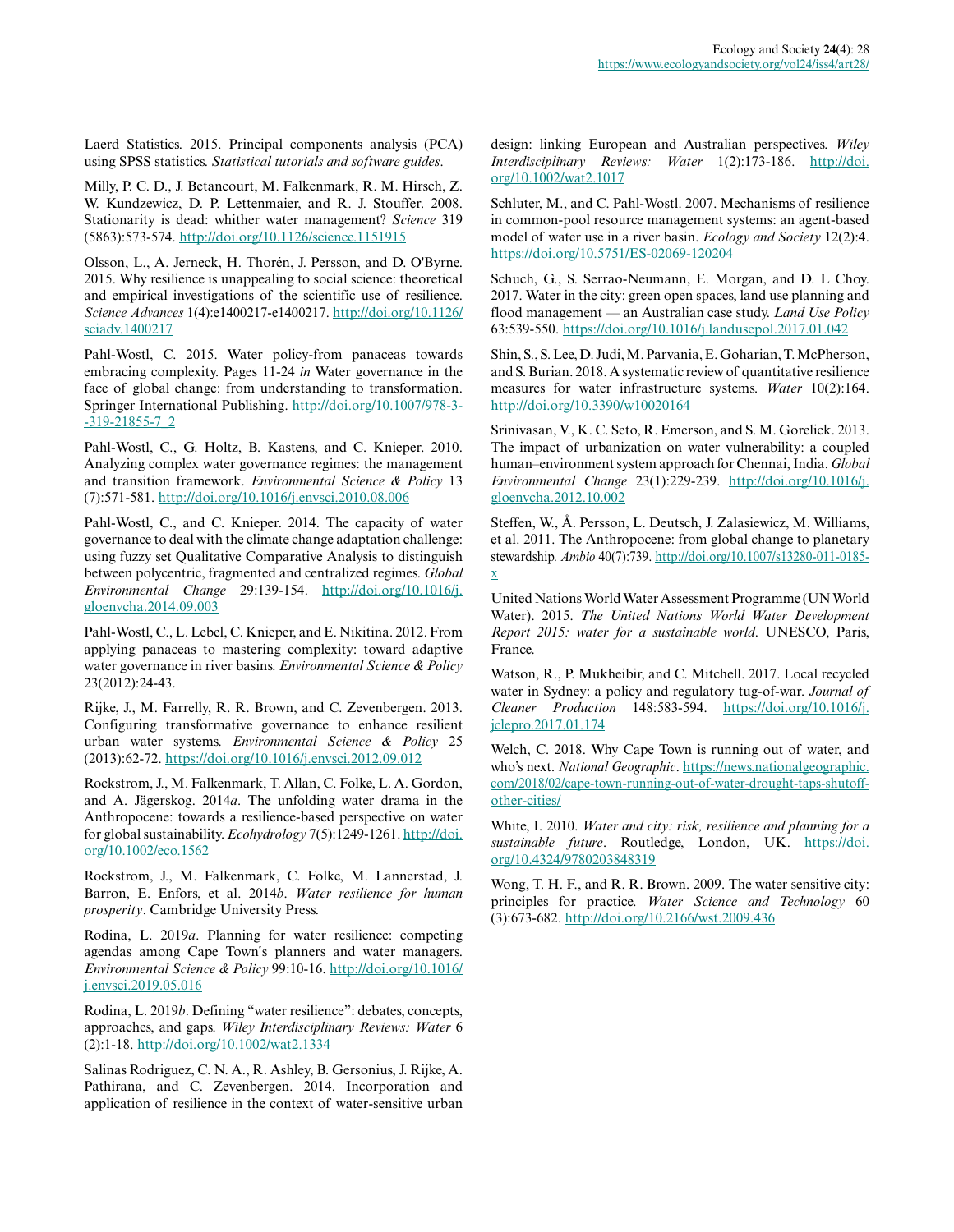## **Appendix 1**

#### **Supplementary Survey Results**

*Table A1.1 MANOVA and post-hoc tests (Bonferroni). The multiple comparison table shows the two components that showed statistically significant differences in the choices of definitions (C2 and C5), while C1, C3 and C4 do not vary significantly by definition. In sum, people who chose the community resilience definition we more likely to rate C2 higher than those who chose ecological resilience and much more likely than those who chose the engineering definition. People who chose community resilience were also more likely to rate C5 higher than those who preferred the engineering definition. Respondents who preferred engineering definitions of resilience were much less likely to rate C5 high.* 

| <b>Dependent Variable</b>      | (I) resDef         | (J) resDef         | Mean<br><b>Difference</b><br>$(I-I)$ | Sig.  |
|--------------------------------|--------------------|--------------------|--------------------------------------|-------|
| C <sub>1</sub>                 | Community          | Ecological         | $-0.064$                             | 1.000 |
| Integrated ecosystem water     |                    | Engineering        | $-292$                               | .098  |
| management                     | Ecological         | Community          | .064                                 | 1.000 |
|                                |                    | Engineering        | $-228$                               | .354  |
|                                | Engineering        | Community          | .292                                 | .098  |
|                                |                    | Ecological         | .228                                 | .354  |
| C <sub>2</sub>                 | Community          | Ecological         | $.343*$                              | .004  |
| Decentralized water governance |                    | <b>Engineering</b> | $.593*$                              | .000  |
|                                | Ecological         | Community          | $-343*$                              | .004  |
|                                |                    | Engineering        | .250                                 | .235  |
|                                | <b>Engineering</b> | Community          | $-593*$                              | .000  |
|                                |                    | Ecological         | $-250$                               | .235  |
| C <sub>3</sub>                 | Community          | Ecological         | $-105$                               | 1.000 |
| Adaptive water governance      |                    | Engineering        | $-0.78$                              | 1.000 |
|                                | Ecological         | Community          | .105                                 | 1.000 |
|                                |                    | Engineering        | .027                                 | 1.000 |
|                                | Engineering        | Community          | .078                                 | 1.000 |
|                                |                    | Ecological         | $-027$                               | 1.000 |
| C <sub>4</sub>                 | Community          | Ecological         | .114                                 | .913  |
| Water supply expansion         |                    | Engineering        | $-079$                               | 1.000 |
|                                | Ecological         | Community          | $-114$                               | .913  |
|                                |                    | Engineering        | $-194$                               | .591  |
|                                | Engineering        | Community          | .079                                 | 1.000 |
|                                |                    | Ecological         | .194                                 | .591  |
| C <sub>5</sub>                 | Community          | Ecological         | .002                                 | 1.000 |
| <b>Adaptation to flooding</b>  |                    | Engineering        | $.378*$                              | .027  |
|                                | Ecological         | Community          | $-0.002$                             | 1.000 |
|                                |                    | <b>Engineering</b> | $.376*$                              | .046  |
|                                | <b>Engineering</b> | Community          | $-378*$                              | .027  |
|                                |                    | Ecological         | $-376*$                              | .046  |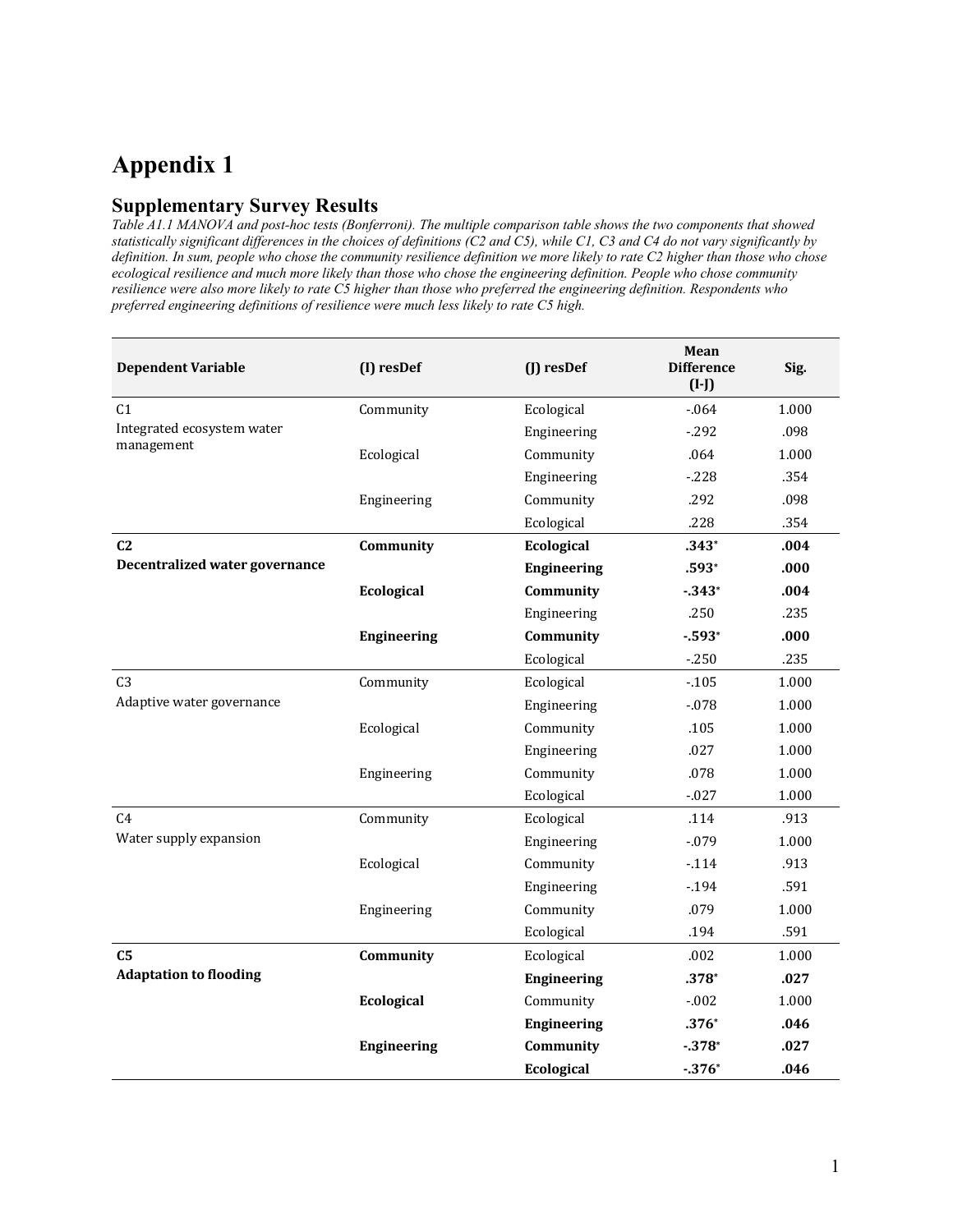### **Survey Instrument**

Note: Only part of the data was used for this paper. Other data from this survey is used in a separate manuscript, currently in preparation.

#### **Resilience definitions**

### **Resilience as a concept is proliferating in many areas of resources management and governance.**

Please indicate which definition of resilience resonates THE MOST with you

- $\Omega$  Resilience refers to the time it takes a system to return to normal after a disturbance
- $\Omega$  Resilience is the capacity of a system to absorb a shock without changing states
- $\Omega$  Resilience is the ability of communities or society to cope with, adapt and transform in the face of change
- $\cap$  None of these definitions resonates with me
- $\Omega$  I am not familiar with this concept
- $\cap$  I do not understand resilience well enough to define it

#### **Please also provide your own definition if the suggestions provided above do not sufficiently capture your thoughts on the meaning of resilience** (optional)

**What specific actions or practices do you think can enhance resilience in the context of water planning or management?** (optional)



#### **Further comments or thoughts on resilience** (optional)

#### **General attitudes towards resilience**

Please indicate how strongly you agree or disagree with the following statements

|                                                        | Strongly<br>disagree | Disagree Neutral Agree Strongly |         | agree |
|--------------------------------------------------------|----------------------|---------------------------------|---------|-------|
| I am familiar with the concept of<br>resilience        |                      | ∩                               | $\circ$ |       |
| I apply resilience concepts in my<br>work              |                      | ∩                               | ∩       |       |
| Resilience is a useful framework in<br>my line of work |                      | ∩                               |         |       |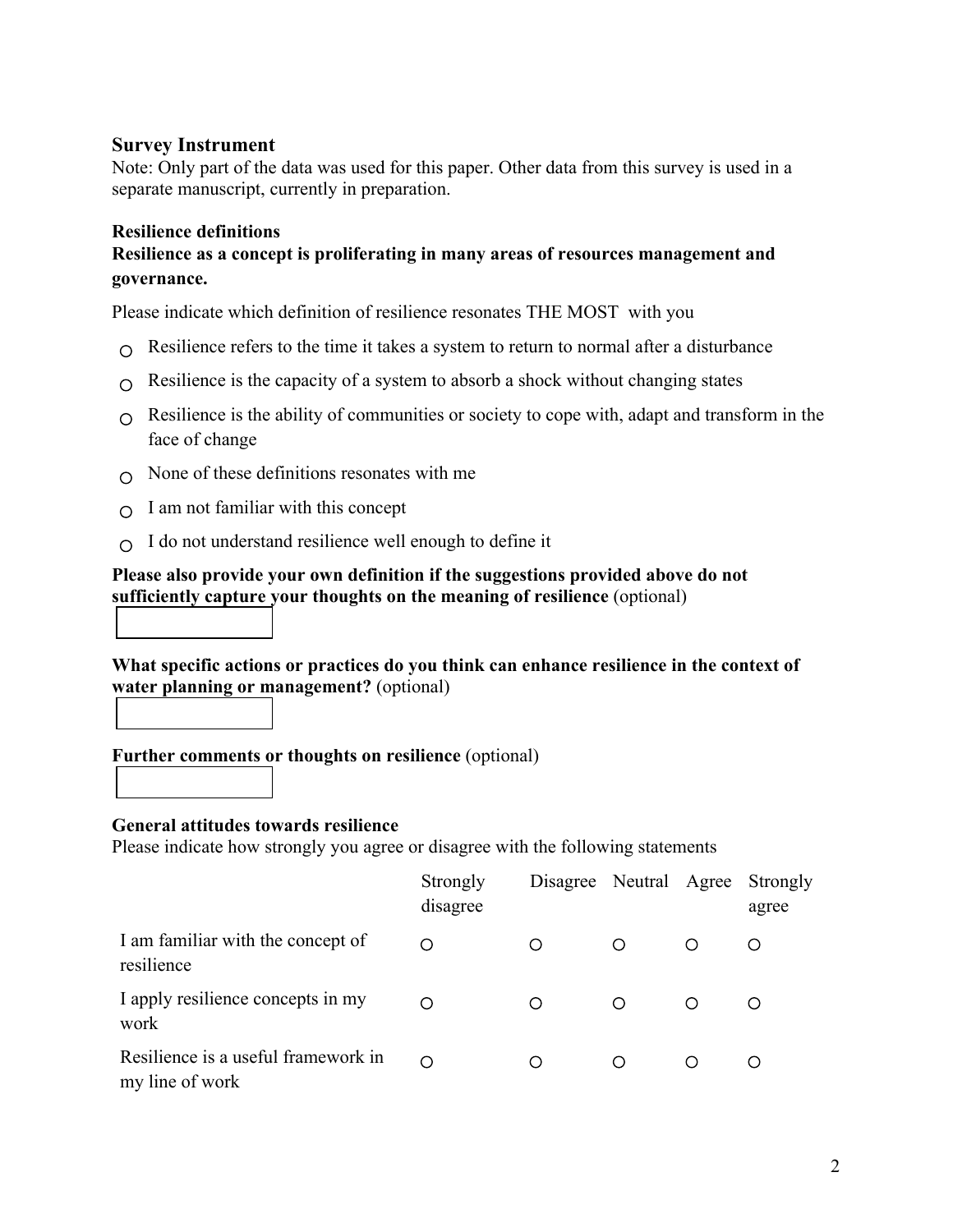| Resilience, as a concept or a<br>framework, does not apply to my line<br>of work |  |  |  |
|----------------------------------------------------------------------------------|--|--|--|
| Resilience is just a buzzword and has $\cap$<br>no meaning for me                |  |  |  |

**Please provide examples of novel practices or tools, in your line of work, that are inspired or motivated by resilience thinking** (optional)

**Resilience and novelty**

Please indicate how strongly you agree or disagree with the following statements

|                                                                                    | Strongly<br>disagree | Disagree | Neutral Agree |   | Strongly<br>agree |
|------------------------------------------------------------------------------------|----------------------|----------|---------------|---|-------------------|
| Resilience brings novel approaches<br>and ways of thinking to my field of<br>work. | ∩                    | ∩        |               | ∩ |                   |
| Resilience thinking provides<br>distinctively new tools and practices              |                      |          |               | ∩ |                   |
| By applying resilience thinking, I do<br>things differently in my line of work     | ∩                    |          |               | ◯ |                   |

**Please provide comments or thoughts on the novelty of resilience** (optional)

### **Strategies that build general resilience in the water sector**

In the context of water planning and governance in general, several strategies have been identified as potentially useful for building resilience. Please indicate how important (or not) you think the following factors would be for achieving resilience.  $1 = not$  important at all  $5 = very$ important

|                                                                                                                                |  | $1 \t2 \t3 \t4 \t5$                                                                          |  |
|--------------------------------------------------------------------------------------------------------------------------------|--|----------------------------------------------------------------------------------------------|--|
| Polycentric governance (i.e., management or governance systems that have<br>multiple centers of authority at different scales) |  | $\begin{array}{ccccccccccccccccc} \circ & \circ & \circ & \circ & \circ & \circ \end{array}$ |  |
| Redistributing functions, power and authority from national to provincial<br>and municipal levels of government                |  | $00000$                                                                                      |  |
| Ability to quickly respond to changes, reorganize and adapt                                                                    |  | $\begin{array}{ccc} \circ & \circ & \circ & \circ & \circ \end{array}$                       |  |
| Openness to institutional change                                                                                               |  |                                                                                              |  |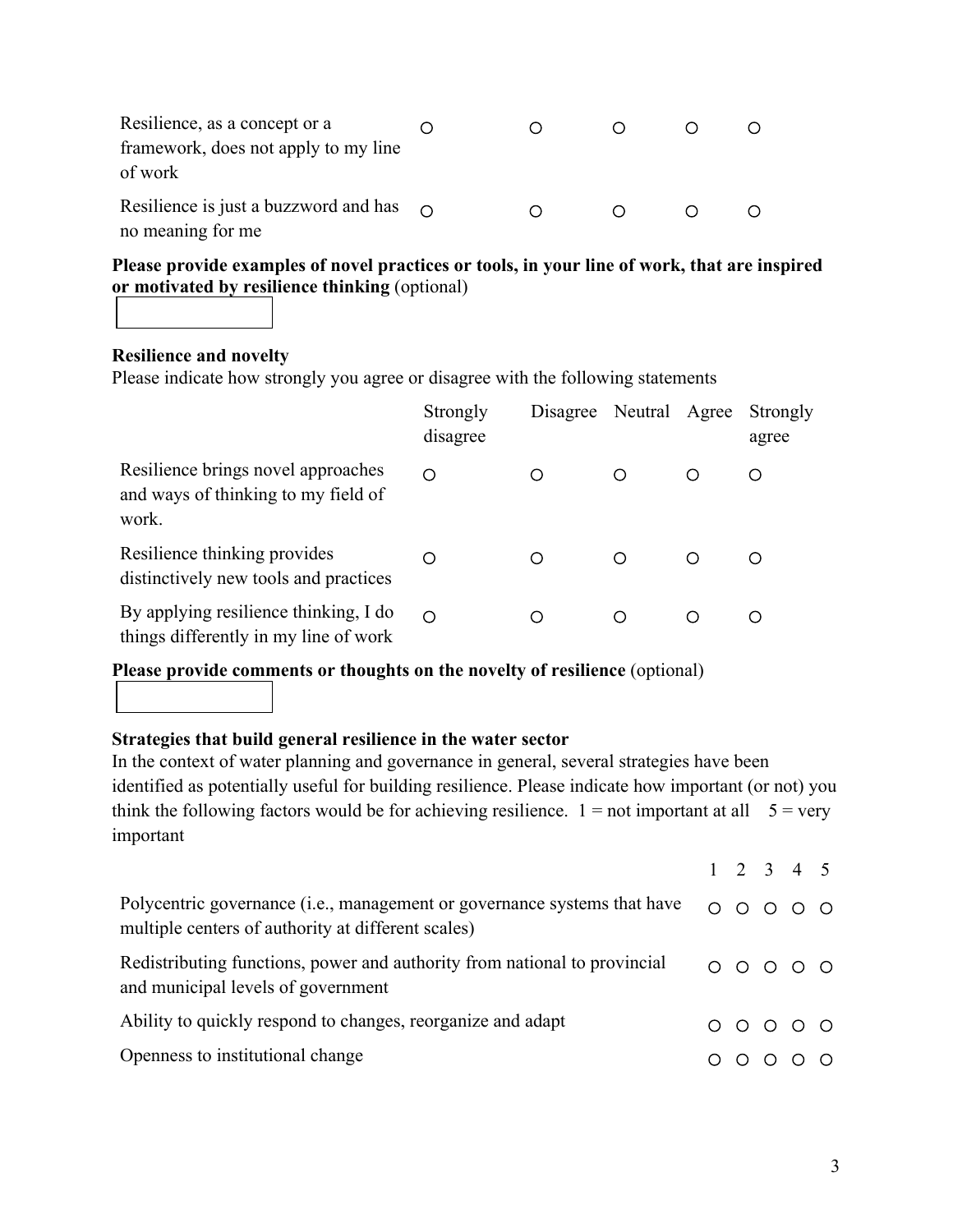| Rescaling governance from the local scale to the watershed or catchment<br>scale            | $\bigcirc$ | $O$ $O$ $O$                                                            |  |
|---------------------------------------------------------------------------------------------|------------|------------------------------------------------------------------------|--|
| Strong integration of different water sectors (e.g., wastewater, bulk water,<br>sanitation) | $\bigcirc$ | $\begin{array}{ccc} & \circ & \circ & \circ \end{array}$               |  |
| Inclusive, fair and equitable governance                                                    |            | $00000$                                                                |  |
| Building redundancy in infrastructure systems                                               |            | $00000$                                                                |  |
| Having diverse water resource options                                                       |            | $\begin{array}{ccc} \circ & \circ & \circ & \circ & \circ \end{array}$ |  |
| Restoring and maintaining healthy ecosystems                                                |            | $\begin{array}{ccc} & O & O & O & O \end{array}$                       |  |
| Acknowledging and dealing with uncertainty in the variability of the water<br>cycle         | $\bigcirc$ | $\circ$ $\circ$ $\circ$                                                |  |

**Please provide comments or specific examples** (optional)

### **Strategies that build resilience to drought**

In the context of dealing with droughts, several strategies have been identified as potentially useful for building resilience. Please indicate how important (or not) you think the following factors would be for achieving resilience to droughts. $1 = not$  important at all,  $5 = very$  important

|                                                                                       |            |            |   | $1 \t2 \t3 \t4 \t5$                                              |   |
|---------------------------------------------------------------------------------------|------------|------------|---|------------------------------------------------------------------|---|
| Diversifying sources of water supply                                                  | $\bigcirc$ |            |   | $\begin{array}{ccc} & \circ & \circ & \circ & \circ \end{array}$ |   |
| Using small-scale water storage systems                                               |            | $\circ$    |   | $\circ \circ \circ \circ$                                        |   |
| Increasing ability to quickly mobilize alternative sources of water                   |            |            |   | $\begin{array}{ccc} \circ & \circ & \circ & \circ \end{array}$   |   |
| Decentralizing drought management approach with authority to act at<br>smaller scales |            |            |   | $\begin{array}{ccc} & \circ & \circ & \circ & \circ \end{array}$ |   |
| Prioritizing demand management and water conservation                                 | ∩          |            |   | $\begin{array}{ccc} 0 & 0 & 0 & 0 \end{array}$                   |   |
| Adapting by switching to less water intensive livelihoods                             | ∩          |            |   | $\begin{array}{ccc} 0 & 0 & 0 & 0 \end{array}$                   |   |
| Water recycling                                                                       | ◯          | $\bigcirc$ |   | $O$ $O$ $O$                                                      |   |
| Expanding water supply schemes (dams, tap into groundwater)                           |            |            | ∩ |                                                                  | ◯ |

### **Please provide comments or specific examples** (optional)

### **Strategies that build resilience to floods**

In the context of dealing with floods, several strategies have been identified as potentially useful for building resilience. Please indicate how important (or not) you think the following factors would be for achieving resilience to floods. $1 = not$  important at all,  $5 = very$  important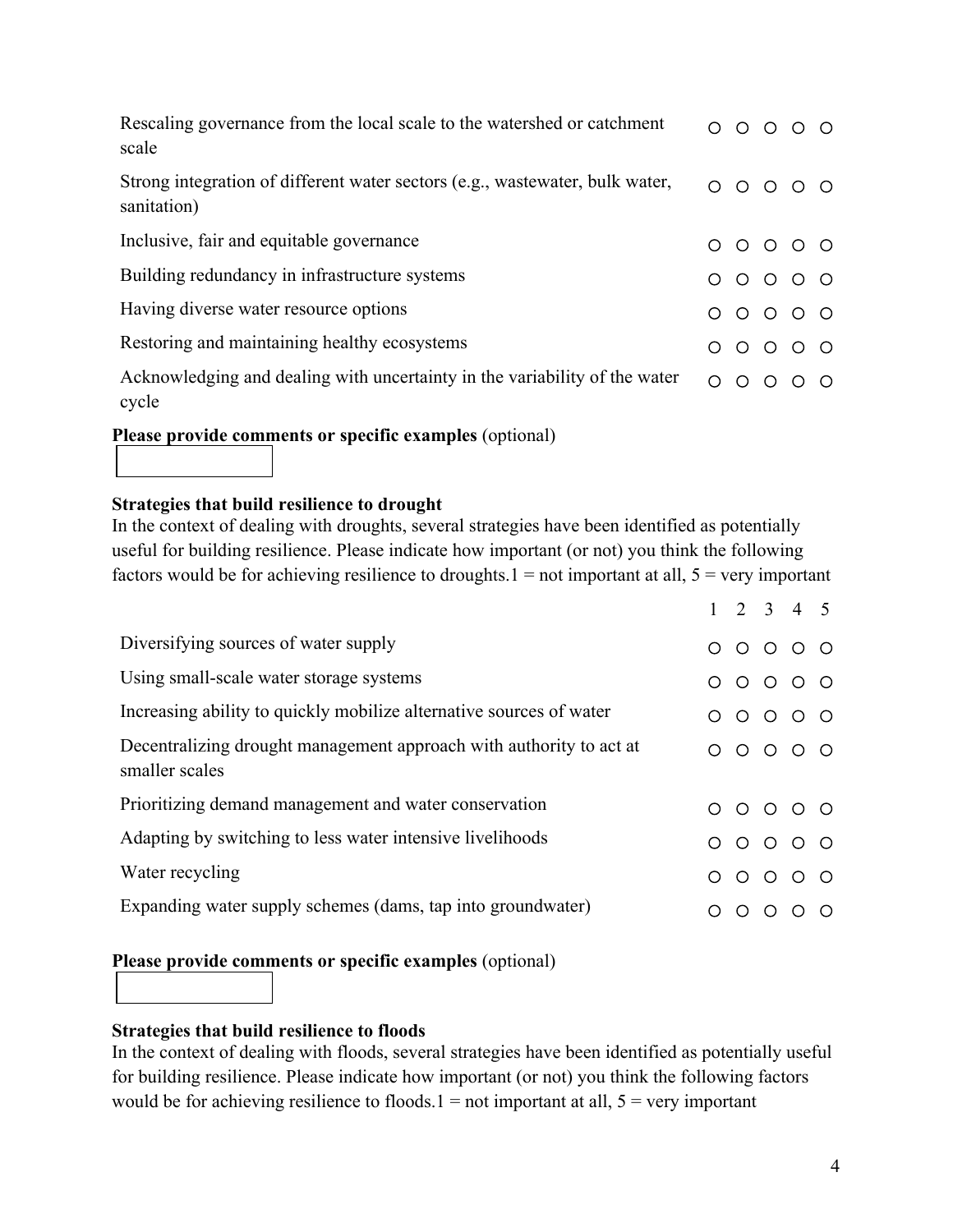|                                                                                                                                     |   |         | $1 \t2 \t3 \t4 \t5$                                                    |  |
|-------------------------------------------------------------------------------------------------------------------------------------|---|---------|------------------------------------------------------------------------|--|
| Increasing infrastructure redundancy                                                                                                |   |         | $00000$                                                                |  |
| Prioritizing learning to live with floods, rather than trying to prevent them                                                       | ∩ | $\circ$ | $O$ $O$ $O$                                                            |  |
| Diversifying response options                                                                                                       |   |         | $\circ \circ \circ \circ \circ$                                        |  |
| Livelihood diversification                                                                                                          |   |         | $00000$                                                                |  |
| Using "soft" or non-structural approaches, such as "green" infrastructure,<br>flexible options, etc.                                |   |         | $\begin{array}{ccc} & O & O & O & O \end{array}$                       |  |
| Fully utilizing the water cycle at the local scale ( <i>i.e.</i> , stormwater capture and<br>reuse; use of treated wastewater, etc) |   |         | $\begin{array}{ccc} \circ & \circ & \circ & \circ & \circ \end{array}$ |  |
| Adopting an integrated approach to manage water across different scales                                                             |   | $\circ$ | $O$ $O$ $O$                                                            |  |
| Prioritizing flood mitigation through infrastructure and planning                                                                   |   |         | $\begin{array}{ccc} \circ & \circ & \circ & \circ \end{array}$         |  |
| Please provide comments or specific examples (optional)                                                                             |   |         |                                                                        |  |

# **Strategies that build resilience in freshwater systems**

In the context of management of freshwater resources, several strategies have been identified as potentially useful for building resilience. Please indicate how important (or not) you think the following factors would be for achieving resilience of freshwater systems1 = not important at all,  $5 = \text{very important}$ 

|                                                                                     |   | $1 \t2 \t3 \t4 \t5$                                                    |  |
|-------------------------------------------------------------------------------------|---|------------------------------------------------------------------------|--|
| Restoring and maintaining healthy ecosystems                                        |   | $\begin{array}{ccc} \circ & \circ & \circ & \circ & \circ \end{array}$ |  |
| Utilizing natural or "green" infrastructure" (such as wetlands, streams,<br>rivers) |   | $00000$                                                                |  |
| Restoring, protecting or enhancing species diversity                                |   | $\begin{array}{ccc} \circ & \circ & \circ & \circ & \circ \end{array}$ |  |
| Imposing strict regulations on water withdrawals                                    |   | $00000$                                                                |  |
| Implementing water resources management at the catchment scale                      | ∩ | $\begin{array}{ccc} & O & O & O \\ \end{array}$                        |  |
| Adopting integrated land and water use planning                                     |   | $\begin{array}{ccc} \circ & \circ & \circ & \circ & \circ \end{array}$ |  |
| Please provide comments or specific examples (optional)                             |   |                                                                        |  |

### **Governance for resilience**

Please indicate how strongly you agree or disagree with the following statements

| Strongly | Disagree Neutral Agree Strongly |  |       |
|----------|---------------------------------|--|-------|
| disagree |                                 |  | agree |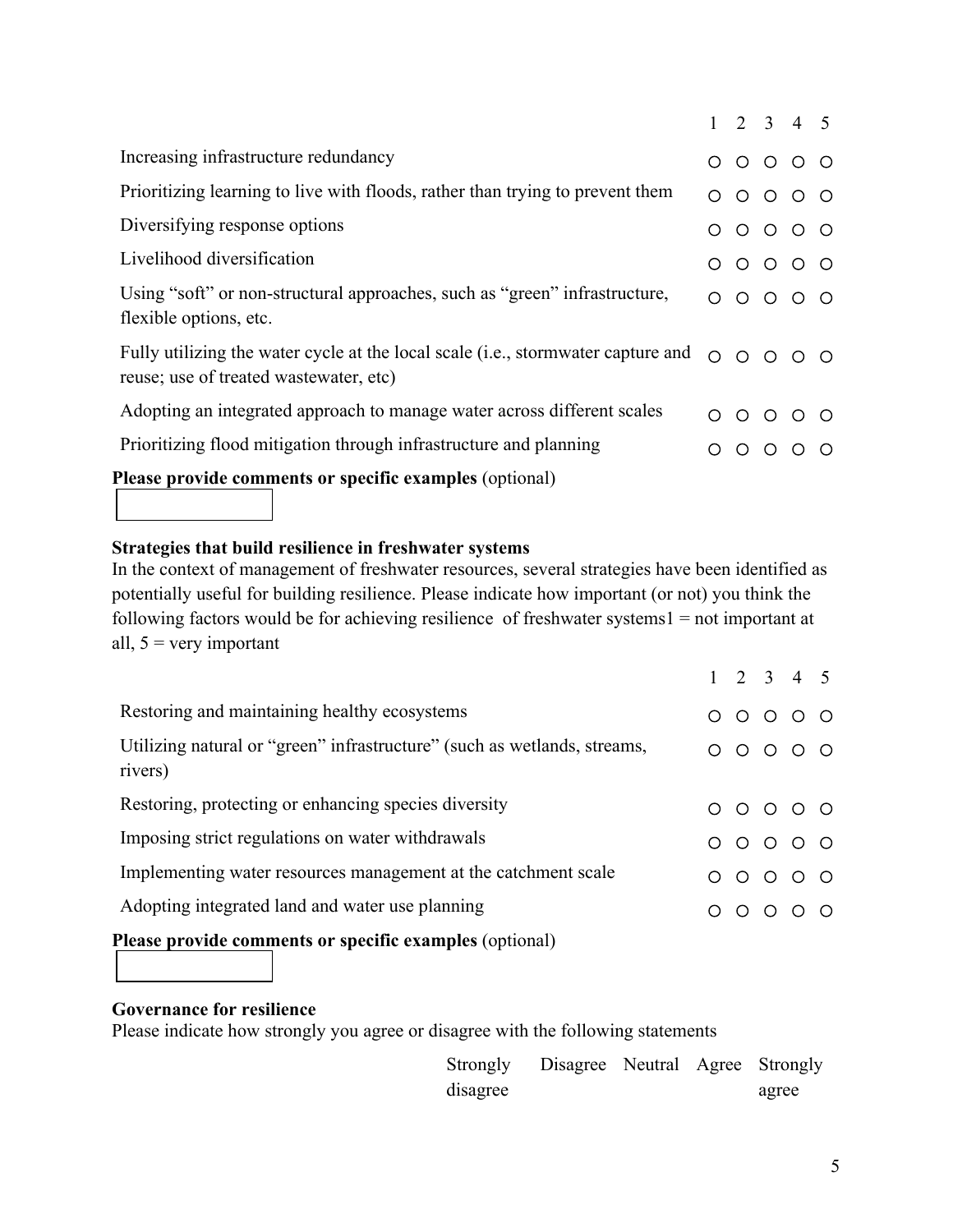| Building resilience necessitates<br>governance transformation                                                                                                                |   |  |  |
|------------------------------------------------------------------------------------------------------------------------------------------------------------------------------|---|--|--|
| Building resilience necessitates<br>strengthening of existing governance<br>systems                                                                                          |   |  |  |
| Governance for resilience necessitates<br>stronger integration across different<br>sectors                                                                                   | ∩ |  |  |
| Governance for resilience requires a<br>polycentic model ( <i>i.e.</i> , management or<br>governance systems that have multiple<br>centers of authority at different scales) | ∩ |  |  |

### **Resilience and social equity in the water sector**

Please indicate how strongly you agree or disagree with the following statements

|                                                                                                 | Strongly<br>disagree | Disagree Neutral Agree |   |   | Strongly<br>agree |
|-------------------------------------------------------------------------------------------------|----------------------|------------------------|---|---|-------------------|
| While equity is an important societal<br>goal, it is distinctive and unrelated to<br>resilience | ∩                    | ∩                      | ◯ | ∩ | ◯                 |
| There are inherent tradeoffs between<br>equity and resilience                                   | ⌒                    | ◯                      | ◯ | O | O                 |
| Equity, fairness and participation in<br>governance increase resilience in the<br>water sector  | ∩                    | ∩                      | ∩ | ∩ | ∩                 |

#### **Social equity increases resilience in the water sector because** select all that apply

- $\Box$  Social equity contributes to a more stable society without social conflict
- $\Box$  Achieving any objective in the water sector requires buy-in from everyone
- Equitable systems are able to adapt better to changes or disturbances  $\Box$
- Social equity does not increase resilience  $\Box$
- I am not sure  $\Box$
- $\Box$  Other reasons  $\Box$

#### **What role does social equity play in achieving resilience?** (optional)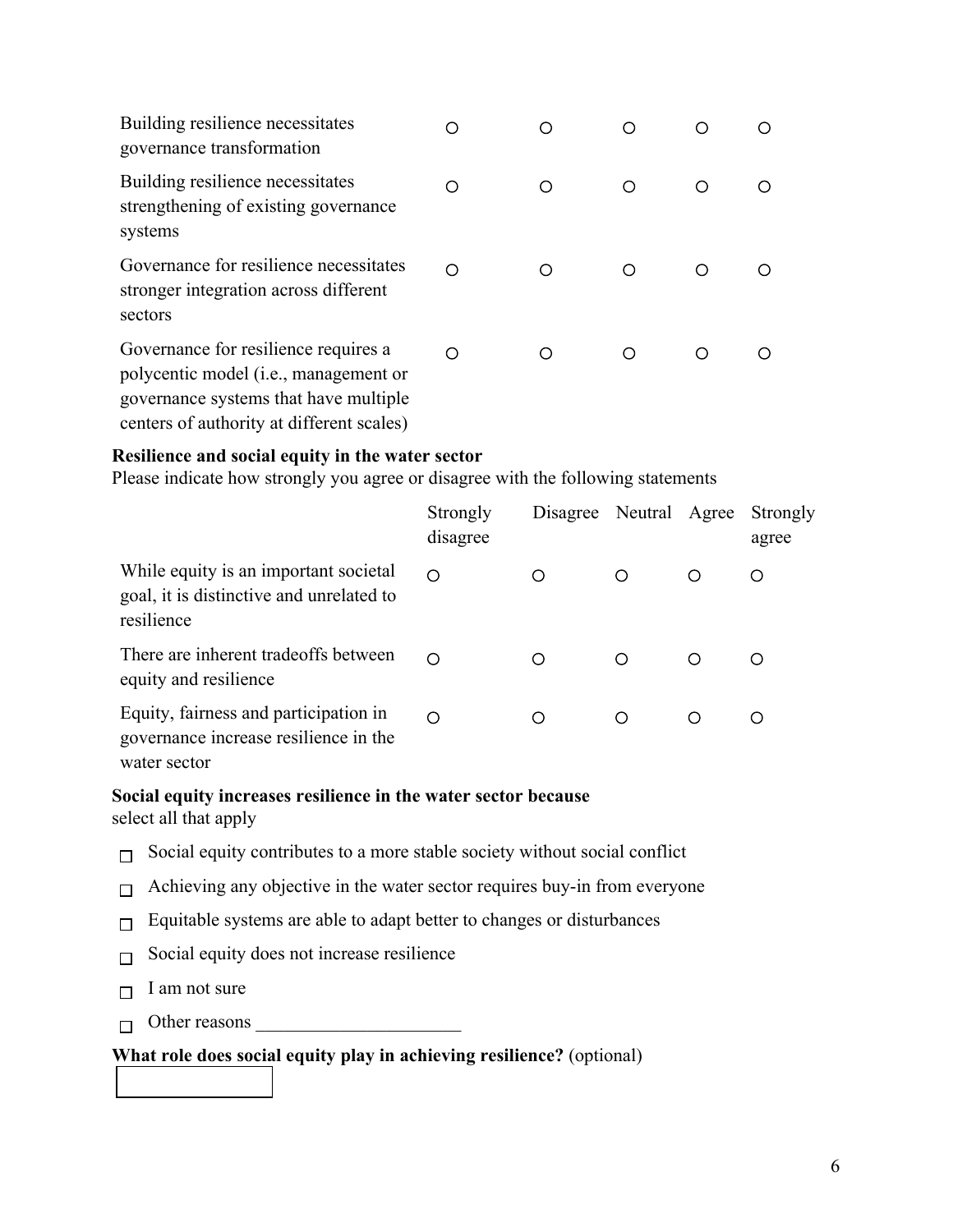#### **Demographic information**

In which country/countries is your institution located?

#### **Please select the field(s) that best describe your line of work**

- $\Box$  Stormwater management
- $\Box$  Disaster risk management
- $\Box$  Water and sanitation
- $\Box$  Water resources management
- $\Box$  Flood management
- $\Box$  Water governance
- $\Box$  Other

#### **Please select the sector(s) that you mainly you work in**

- $\Box$  NGO
- $\Box$  Local government
- $\Box$  Provincial government
- $\Box$  National government
- Academia
- $\Box$  Independent consultant
- $\Box$  Private sector
- $\Box$  Other

#### **What is the highest degree level that you have completed?**

- $\Omega$  Associate's degree
- $\cap$  Bachelor's degree
- $\cap$  Master's degree
- $\bigcirc$  Doctoral degree
- Other \_\_\_\_\_\_\_\_\_\_\_\_\_\_\_\_\_\_\_\_\_\_

#### **How would you best describe the type of work you are mostly doing at the moment?**

- $\Box$  Administrative
- $\Box$  Engineering
- $\Box$  Outreach / communications
- $\Box$  Program Director / Executive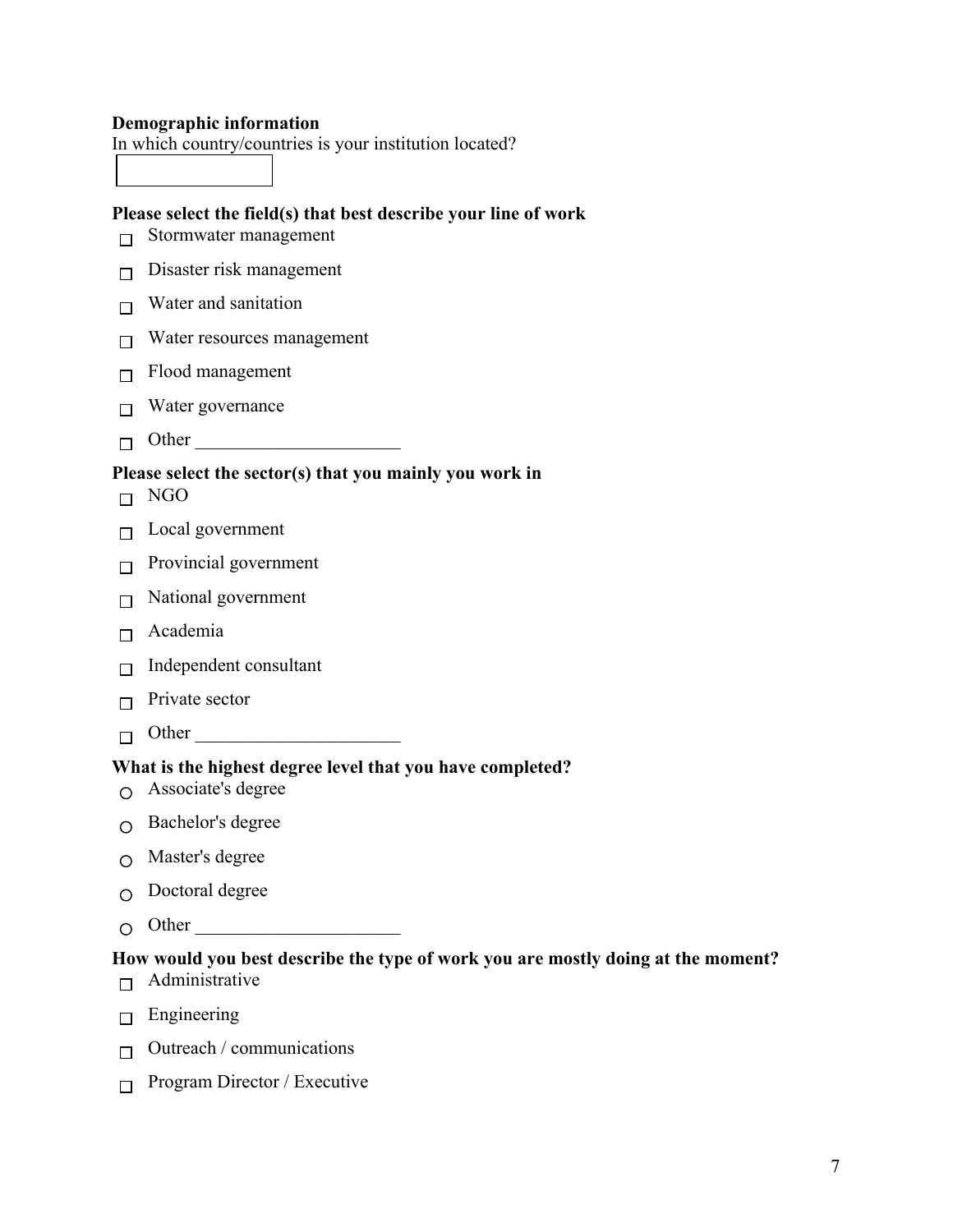- $\Box$  Policy, governance, and/or regulation
- $\Box$  Research
- $\Box$  Other

### **Is conducting research a significant component of your work?**

- Yes
- $\Omega$  No

### **Do you consider yourself:**

- $\Box$  Hispanic or Latino
- $\Box$  Black or African American
- $\Box$  Asian or Pacific Islander
- $\Box$  Aboriginal
- $\Box$  Native American or American Indian
- $\Box$  Arab or Middle Eastern
- $\Box$  White/Caucasian
- Other \_\_\_\_\_\_\_\_\_\_\_\_\_\_\_\_\_\_\_\_\_\_
- $\Box$  Prefer not to answer

### **What is your gender?**

- $\circ$  Female
- Male
- Non-binary
- $\bigcap$  Prefer not to answer
- $\bigcirc$  Other

### **What is your age?**

- $\circ$  Less than 25
- $O$  25-34
- $O$  35-44
- $O$  45-54
- $O 55-64$
- $\circ$  65 or more

### **What is your current country of residence/ work?**